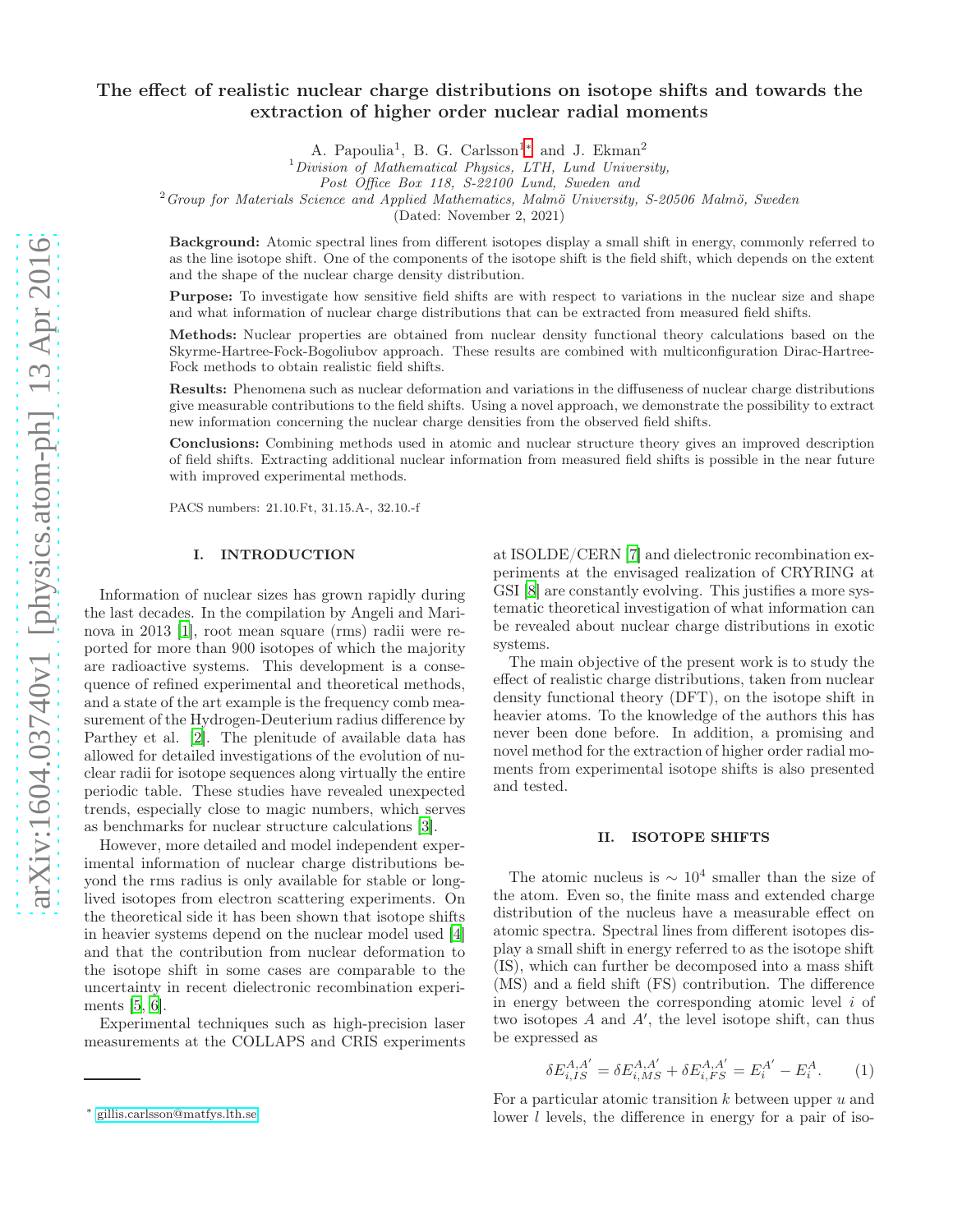topes, namely the line frequency isotope shift, is consequently given by

$$
\delta \nu_{k,IS}^{A,A'} = \delta \nu_{k,MS}^{A,A'} + \delta \nu_{k,FS}^{A,A'} = \nu_k^{A'} - \nu_k^{A} \\
= \frac{\delta E_{u,IS}^{A,A'} - \delta E_{l,IS}^{A,A'}}{h}.
$$
\n(2)

<span id="page-1-1"></span>The level mass shift contribution can be expressed as

$$
\delta E_{i,MS}^{A,A'} = \left(\frac{M'-M}{MM'}\right) K_{MS}^i,\tag{3}
$$

where  $M$  and  $M'$  are the atomic masses of the isotopes and  $K_{MS}^i$  is the mass-independent mass shift parameter [\[9](#page-13-8)[–11\]](#page-13-9). Although the computation of the mass shift parameters, and hence the mass shift contribution to the isotope shift, represents a challenging task, it is not the main focus of this work. Instead, the focus here is on the extent and shape of nuclear charge distributions which almost exclusively effect the field shift described in detail below.

# A. Field shift

The field shift arises from differences in the nuclear charge density distribution between isotopes caused by the different number of neutrons. Unlike point-like charge distributions, more realistic charge distributions alter the central field that the atomic electrons experience, and hence the atomic level and transition energies will be affected. Evidently, the field shift effect is more pronounced for electrons moving in  $s_{1/2}$  and  $p_{1/2}$  orbitals due to the non-zero probability of the radial wave functions at the origin. Moreover, the nuclear charge and extent, together with the contraction of the atomic orbitals, increase with the proton number Z and thus the contribution from the field shift to the isotope shift is found to be dramatically larger in heavier systems.

#### 1. Non-pertubative "exact" method

In atomic structure calculations, where the contribution from the mass shift is neglected, the level field shift can be computed according to Eq. [1](#page-0-1) by performing separate calculations for two isotopes,  $A$  and  $A'$ , with different parameter sets describing the respective nuclear charge distributions. This method is in general highly model-dependent, since the description of the nucleus is normally restricted to an approximate model. Moreover, this procedure is cumbersome if calculations are to be performed for many isotope pairs and in addition it may suffer from numerical instabilities since it involves the substraction of large quantities (atomic binding energies) to obtain a tiny quantity. Nevertheless, this strategy constitutes an "exact" method for estimating the validity of perturbative approaches and the resulting field shifts will be denoted  $\delta \nu_{k, VA}^{exact}$  below.

### 2. Perturbative method

To eliminate the disadvantages of the exact method described above and allow for a more flexible analysis of the field shift, an alternative approach based on perturbation theory may be used. Within the framework of pertubation, the first-order level field shift of level  $i$  can be written

<span id="page-1-0"></span>
$$
\delta E_{i,FS}^{(1)A,A'} = -\int_{R^3} [V_{A'}(\mathbf{r}) - V_A(\mathbf{r})] \rho_i^e(\mathbf{r}) d^3 \mathbf{r}, \quad (4)
$$

where  $V_A(\mathbf{r})$  and  $V_{A'}(\mathbf{r})$  are the one-electron potentials arising from the different nuclear charge distributions of the two isotopes and  $\rho_i^e(\mathbf{r})$  is the electron density inside the nuclear volume of the reference isotope A.

Following the work by Seltzer [\[12\]](#page-13-10), Torbohm et al. [\[13](#page-13-11)] and Blundell et al. [\[14\]](#page-13-12) and assuming an extended spherical symmetric nuclear charge distribution, it can be shown that the electron density to a very good approximation can be expanded around  $r = 0$  as an even polynomial function keeping only the first few terms:

<span id="page-1-3"></span>
$$
\rho_i^e(\mathbf{r}) \approx b_i(\mathbf{r}) = b_{i,1} + b_{i,2}r^2 + b_{i,3}r^4 + b_{i,4}r^6. \tag{5}
$$

Inserting the expression above in Eq. [4](#page-1-0) and making use of the Laplacian operator in spherical coordinates,  $\nabla^2 r^{2N} = 2N(2N+1)r^{2N-2}$ , Poisson's equation,  $\nabla^2 V_A(\mathbf{r}) = -4\pi \rho_A(\mathbf{r})$ , and finally Eq. [2,](#page-1-1) the first-order line frequency field shift is given by [\[14,](#page-13-12) [15\]](#page-13-13)

<span id="page-1-2"></span>
$$
\delta \nu_{k,FS}^{(1)A,A'} \approx \delta \nu_{k,RFS}^{A,A'} = \sum_{N=1}^{4} F_{k,N} \delta \left\langle r^{2N} \right\rangle^{A,A'}, \quad (6)
$$

where  $F_{k,N}$  are the so-called line electronic factors expressed as

<span id="page-1-4"></span>
$$
F_{k,N} = \frac{2\pi}{h} \frac{Z\Delta b_{k,N}}{N(2N+1)},\tag{7}
$$

and

$$
\delta \left\langle r^{2N} \right\rangle^{A,A'} = \left\langle r^{2N} \right\rangle^A - \left\langle r^{2N} \right\rangle^{A'} \tag{8}
$$

are the differences of the nuclear radial moments, of order 2N, of the isotopes A and A′ . The electronic factors are proportional to the difference of the electronic density inside the nucleus between the upper and lower atomic level, thus  $\Delta b_{k,N} = b_{u,N} - b_{l,N}$ .

The reformulated field shift (RFS) according to Eq. [6](#page-1-2) enables a more versatile analysis of field shifts. This is due to the fact that the radial moments,  $\langle r^{2N} \rangle$ , used in the expression can be taken from any model, calculation or experiment. In addition, it is possible to analyze the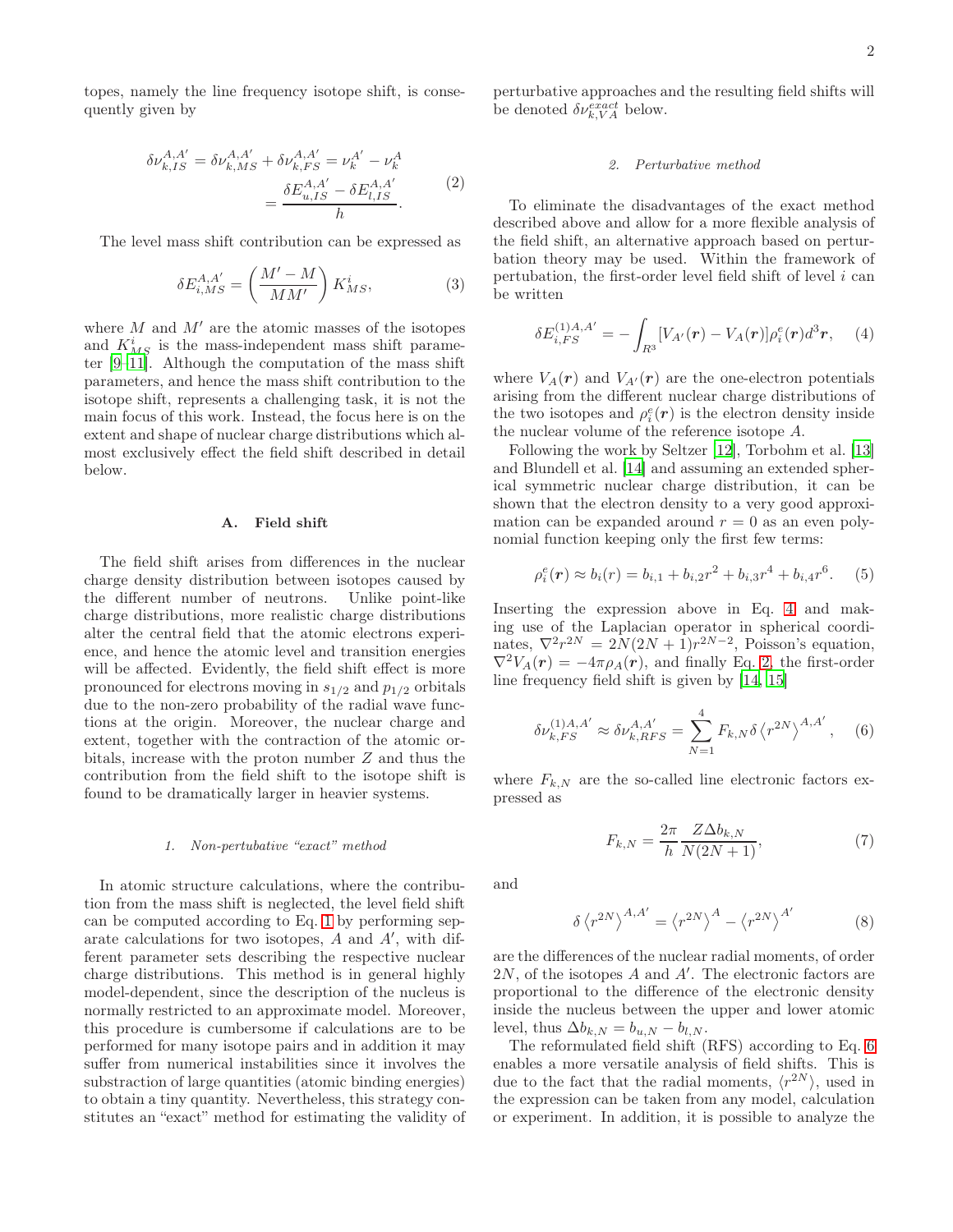contributions to the field shift order by order. For example, keeping only the first term in Eq. [6](#page-1-2) we obtain

$$
\delta\nu_{i,FS}^{(1)A,A'} \approx \frac{2\pi}{3h} Z \Delta\rho_i^e(\mathbf{0}) \delta \left\langle r^2 \right\rangle^{A,A'},\tag{9}
$$

which is a suitable approximation for lighter systems where a constant electron density within the nucleus can be assumed,  $\rho_i^e(\mathbf{r}) \approx b_{i,1} = \rho_i^e(\mathbf{0})$ . For heavier systems, however, the electron density varies inside the nuclear volume and thus the  $N \geq 2$  terms in Eq. [6](#page-1-2) must also be considered for an accurate description. Further on, by including these higher-order contributions the effect on the isotope shift due to details in the nuclear charge distribution can be analyzed. As we shall see, the reversed approach is also possible, namely to extract higher order radial moments of the nuclear charge distribution from observed isotope shifts.

# B. Computational procedure

Solutions to the many-body Hamiltonian describing the atom are obtained by performing calculations using the relativistic atomic structure package grasp2k [\[16\]](#page-13-14), which is based on the multiconfiguration Dirac-Hartree-Fock (MCDHF) approach. In the MCDHF method, atomic state functions,  $\Psi(\gamma P J M_J)$ , which are approximate solutions to the Dirac-Coulomb Hamiltonian, are expanded over configuration state functions (CSFs),  $\Phi(\gamma_i P J M_J)$ , with appropriate total angular momentum  $(J)$  symmetry and parity  $P$ :

$$
\Psi(\gamma P J M_J) = \sum_{i=1}^{N} c_i \Phi(\gamma_i P J M_J). \tag{10}
$$

In the expression above,  $\gamma_i$  represents the configuration, coupling and other quantum number necessary to uniquely describe the state  $i$ ,  $M_J$  is the projection of  $J$  on the z-axis and  $c_i$  are mixing coefficients fulfilling the condition  $\sum_{i=1}^{N} c_i^2 = 1$ . The CSFs are constructed from oneelectron Dirac orbitals that together with the mixing coefficents are obtained in a relativistic self-consistent-field procedure by applying the variational principle [\[17](#page-13-15)]. The transverse photon interaction as well as leading quantum electrodynamic (QED) corrections can be accounted for in subsequent relativistic configuration interaction (RCI) calculations [\[18\]](#page-13-16).

Once a set of ASFs is obtained, the computation of the isotope shift parameters is carried out using the program RIS4 [\[15](#page-13-13)], which represents an extension of the predeces-sor RIS3 [\[19](#page-13-17)]. In RIS4 the polynomial expansion  $b_i(r)$ given by Eq. [5](#page-1-3) is for each level fitted to the constructed electron density  $\rho_i^e(\mathbf{r})$  using a least-squares method. Finally, by combining the expansion coefficients  $b_{i,N}$  from two or more levels the line electronic factors are computed for the reference isotope A according to Eq. [7.](#page-1-4)

# III. REALISTIC NUCLEAR CHARGE DISTRIBUTIONS

As seen above, the reformulated field shift depends on the radial moments of the nuclear charge distribution. These moments can be calculated from nuclear models that provide accurate charge distributions. In this section three such models are compared.

## A. Nuclear charge distribution models

The nuclear charge distribution can be approximated by an analytical expression such as the Fermi distribution:

$$
\rho(r,\theta) = \frac{\rho_0}{1 + e^{\frac{r - c(\theta)}{a}}},\tag{11}
$$

where, if only axially symmetric quadrupole deformation is considered:  $c(\theta) = c_0[1+\beta_{20}Y_{20}(\theta)].$  The value of  $\rho_0 \approx$  $\rho(r=0)$  is determined by the normalization condition:

$$
\int \rho(\mathbf{r})d\mathbf{r} = 1. \tag{12}
$$

and the parameter  $\alpha$  is given by the relation:

$$
t = 4\ln(3)\alpha,\tag{13}
$$

where  $t$  is the skin thickness of the distribution. The skin thickness is defined as the interval where the density decreases from 90% to 10% of  $\rho(0)$ . The parameter  $c_0$ reflects the size of the nucleus.

In the grasp2k code [\[16](#page-13-14)] the explicit values for these parameters are taken as [\[4\]](#page-13-3):  $t = 2.3$  fm,  $\beta_{20} = 0$  and the parameter  $c_0$  is chosen so that the rms radius of the nuclear charge distribution becomes

<span id="page-2-0"></span>
$$
\sqrt{\langle r^2 \rangle} = 0.836 \cdot A^{\frac{1}{3}} + 0.570 \text{ fm } (A > 9), \qquad (14)
$$

where A denotes the number of nucleons of the isotope.

Realistic nuclear charge distributions can also be obtained from microscopic nuclear models based on effective interactions. Such models have the advantage that the size, shape and diffuseness of the nuclear density is obtained by solving a self-consistent set of Hartree-Fock-Bogoliubov (HFB) equations.

In this work we adopt the effective Skyrme interaction [\[20\]](#page-13-18) and consider two different sets of Skyrme parameters called SLY4 and UNEDF1. The parameters in both sets are adjusted to fit experimental data in a broad range of nuclei. The SLY4 set was fitted with an emphasis on describing neutron rich nuclei [\[21](#page-13-19)], whereas the UNEDF1 set constitutes a more recent parametrization fitted to reproduce both ground state energies as well as radii and single-particle energies [\[22](#page-13-20)]. In spherical symmetry, the solutions to the HFB equations are provided by the code HOSPHE  $(v2.00)$ , which is a new version of the program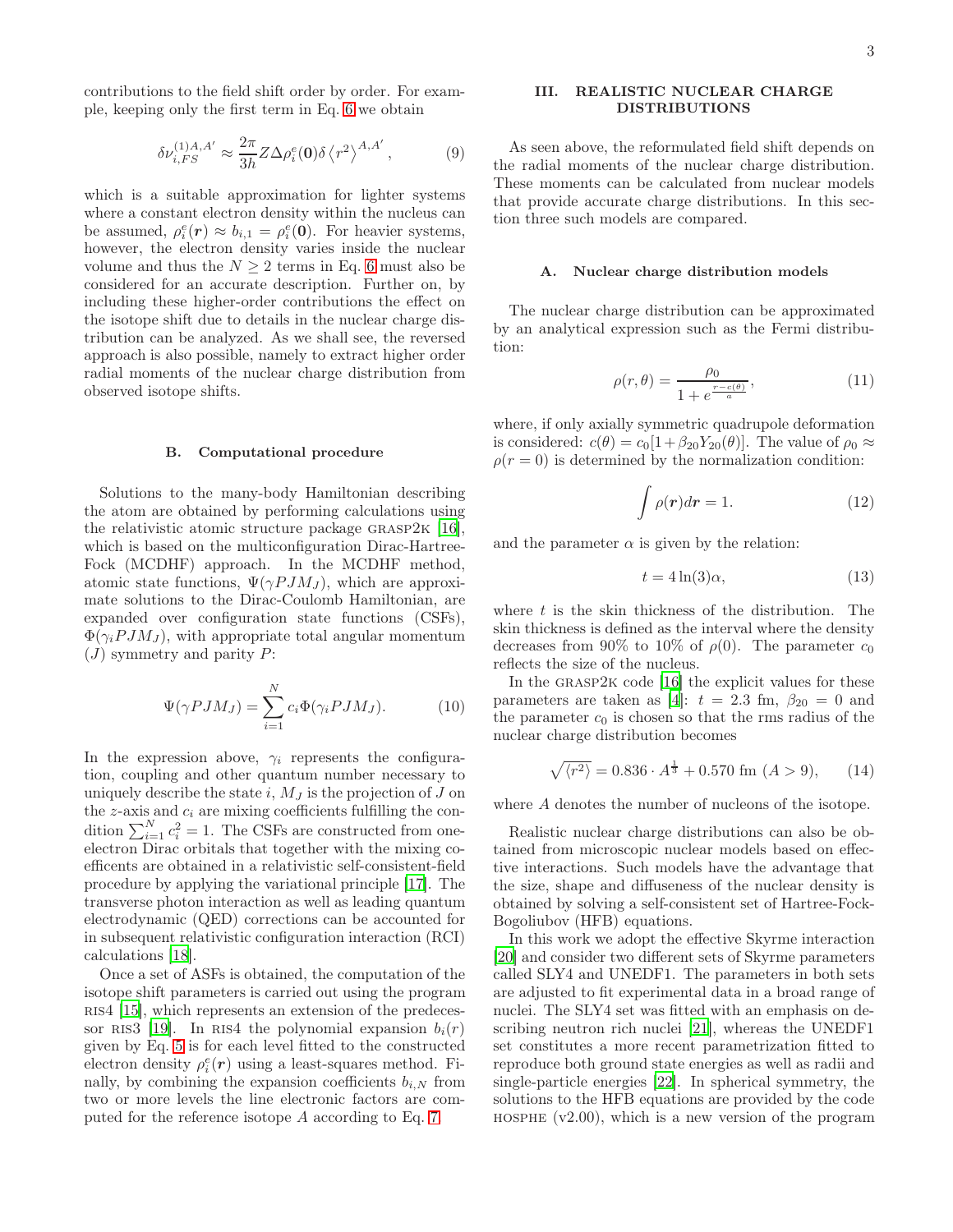

<span id="page-3-0"></span>Figure 1. Rms radii of theoretical charge distributions compared to experimental data. Two different Skyrme parameter sets, SLY4 and UNEDF1, are used with moments calculated after taking into account the finite proton size. The resulti ng  $\sqrt{\langle r^2 \rangle}$  values from the Fermi distribution used in the GRASP2K code (Eq. [14\)](#page-2-0) are also included.

HOSPHE  $(v1.02)$  [\[23\]](#page-13-21). In the case of deformed nuclei, we use the code HFBTHO  $(2.00d)$  [\[24](#page-13-22)], based on a cylindrically deformed harmonic oscillator (HO) basis.

For spherical nuclei we take into account the finite nature of protons by folding the densities using the convolution formula

$$
\varrho_c(\mathbf{r}) = \int d^3 \mathbf{r'} \rho_p(\mathbf{r'}) g(|\mathbf{r} - \mathbf{r'}|), \tag{15}
$$

where  $\rho_p(r)$  is the initially calculated proton density and

$$
g(r) = (r_0 \sqrt{\pi})^{-3} e^{-(r/r_0)^2}, \qquad (16)
$$

the proton form factor, assumed to be a Gaussian with  $r_0 = \sqrt{\frac{2}{3}} \cdot r_p^{rms}$ , where  $r_p^{rms}$  is the proton rms radius [\[25\]](#page-13-23). Experiments to determine the proton radius have resulted in different values of  $r_p^{rms}$  [\[26,](#page-13-24) [27\]](#page-13-25) and in this work we adopt the results based on electron scattering measurements assuming  $r_p^{rms} = 0.88$  fm.

In Fig. [1](#page-3-0) the theoretical rms radii are compared to experimental data obtained from elastic electron scattering experiments [\[28\]](#page-13-26). A total of 16 spherical isotopes of various elements: O, S, Ca, Ni, Sn and Pb, are used in the comparison. As seen in this figure both the nuclear models as well as the empirical parametrization (Eq. [14\)](#page-2-0) are in good agreement with the experimental data.

The discrepancy between the theoretical and the experimental  $\sqrt{\langle r^2 \rangle}$  values is shown in Fig. 2a. As seen in this figure the more recent Skyrme parameters (UN-EDF1) give the best description of the data. The two microscopic models also stand out as they are in general better at capturing the isotopic trends giving flatter curves than the Fermi distribution.

For calculations of field shifts, the higher order moments may also play an important role and in Fig. 2b the discrepancy in the prediction of the  $\sqrt[4]{\langle r^4 \rangle}$  values is



Figure 2. Discrepancy of (a) the rms radii  $\sqrt{\langle r^2 \rangle}$  and (b) the  $\sqrt[4]{\langle r^4 \rangle}$  moment of the theoretical charge distributions compared to experimental data. Isotopic sequences are connected with lines.

|                                   | $\sqrt{\langle r^2 \rangle}$ | $\langle r^4 \rangle$ |
|-----------------------------------|------------------------------|-----------------------|
| Fermi distribution<br>Skyrme-SLY4 | 0.01660<br>0.01821           | 0.01954<br>0.01905    |
| Skyrme-UNEDF1                     | 0.01271                      | 0.01260               |

<span id="page-3-1"></span>Table I. Standard deviations of discrepancies in  $\sqrt{\langle r^2 \rangle}$  and  $\sqrt[4]{\langle r^4 \rangle}$ , calculated for the three theoretical models.

shown. This comparison shows the same trend as for the  $\sqrt{\langle r^2 \rangle}$  values, namely that microscopic models capture the isotopic trends better while the Fermi distribution in general does a good job for the stable nuclei. One might consider using more refined empirical expressions containing a dependence on the difference in proton and neutron numbers, but since such an approach would anyway not capture the important changes caused by deformations the best approach comes from using state-of-theart microscopic nuclear models.

In Tab. [I,](#page-3-1) the standard deviations of the discrepancies for the three models are compared. Considering the average agreement, the Fermi distribution and the Skyrme-SLY4 give similar results while the more recent UNEDF1 is significantly better. In addition, the UNEDF1 set predicts the  $\sqrt{\langle r^2 \rangle}$  and  $\sqrt[4]{\langle r^4 \rangle}$  moments with about the same precision, while the precision deteriorates slightly for the two other models. This agrees with the fact that the full density profiles also tend to be better reproduced by UNEDF1. Higher order moments are difficult to compare since more focus is then shifted towards the surface and tail of the density where insufficient precision in the data hampers a qualitative comparison. All in all, the UN-EDF1 parametrization describes the nuclear charge distributions more accurately than both the Skyrme-SLY4 and Fermi distributions and therefore realistic nuclear ra-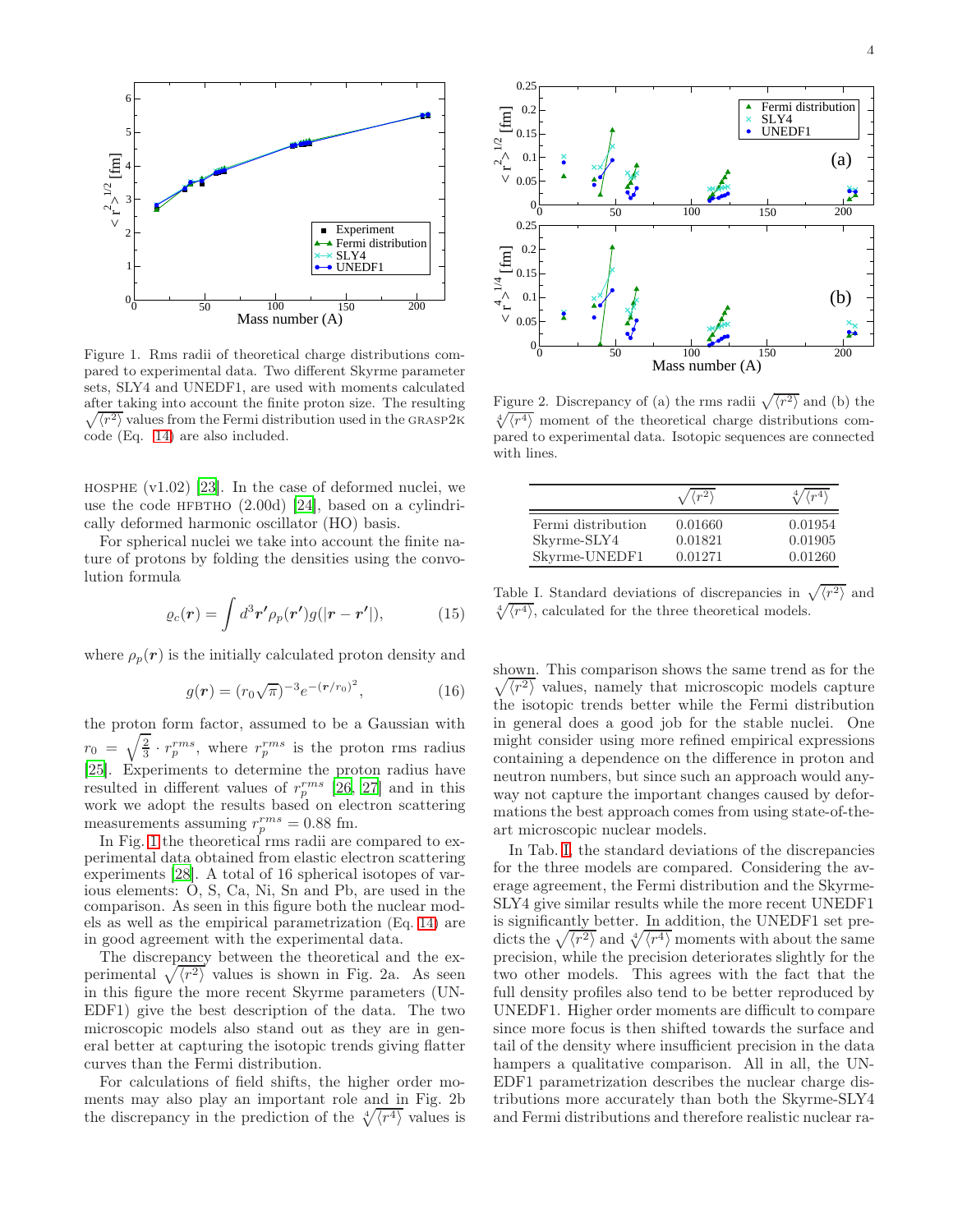

<span id="page-4-0"></span>Figure 3. The absolute line field shift values are compared to the available experimental data [\[29](#page-13-27), [30](#page-13-28)]. Nuclear radial moments resulted from the realistic HFB calculations using the Skyrme-UNEDF1 interaction, as well as from the Fermi distribution, have been used. All plotted values refer to the  $6s^2$   ${}^1S_0$   $\longrightarrow$   $6s6p$   ${}^1P_1^{\circ}$  transition.

dial moments resulting from this interaction will be used in the following in order to estimate the line field shifts.

#### B. Application to line field shifts

In this section the atomic physics calculations for the electron energies are combined with the use of the microscopic nuclear models for the charge densities. As an example we consider the resonance transition  $6s^2$   $\rightarrow$   $S_0$   $\rightarrow$  $6s6p$ <sup>1</sup> $P_1^{\circ}$  observed in several neutral Ba isotopes. By comparing the line field shift in the isotope series one may be able to draw conclusions on the shape and size of the nuclear density distributions. The most abundant barium isotope on Earth, <sup>138</sup>Ba, is taken as a reference and the shifts in electron energies are thus compared to the values for this isotope. This reference isotope is spherical, while the other isotopes obtained by removing or adding a couple of neutrons are predicted to have more deformed shapes.

Fig. [3](#page-4-0) shows the calculated line field shifts for the Ba isotope series compared to experimental isotope shifts [\[29\]](#page-13-27), where theoretical mass shift contributions have been subtracted [\[30\]](#page-13-28). The calculations based on the Fermi distribution shows a linear dependence on the mass number A′ of the target isotope and fail to capture the general trend. The microscopic nuclear calculations capture both the right trend with neutron number and in addition some of the odd-even staggering.

# IV. EFFECT OF REALISTIC CHARGE DISTRIBUTIONS ON THE LINE FIELD SHIFTS

In order to investigate the resulting field shifts when replacing the commonly adopted Fermi distribution with more realistic nuclear models we examine the differences in the predicted field shifts for a variety of isotopes. For such analysis the Fermi distribution is fitted so that it has the same  $\langle r^2 \rangle$  value as computed from the realistic distributions. Then

$$
\delta \nu_{Fermi} = F_{k,1} \delta \langle r^2 \rangle_{realistic}
$$

$$
+ \sum_{N=2}^{4} F_{k,N} \delta \langle r^{2N} \rangle_{Fermi}.
$$
 (17)

Thus the correction when using realistic charge distributions is given by

$$
\delta \nu_{realistic} - \delta \nu_{Fermi} =
$$
\n
$$
\sum_{N=2}^{4} F_{k,N} [\delta \langle r^{2N} \rangle_{realistic} - \delta \langle r^{2N} \rangle_{Fermi}].
$$
\n(18)

In the following two subsections the size of this correction term will be investigated for lithium-like and neutral systems.

#### A. Li-like systems

Isotope shifts in lithium-like systems have been studied theoretically and experimentally in the past [\[5](#page-13-4), [6,](#page-13-5) [31](#page-13-29)– [34](#page-13-30)] and are thus of particular interest. In Fig. 4 the magnitude of the "correction term"  $\delta \nu_{realistic} - \delta \nu_{Fermi}$ for one of the resonance transitions has been plotted as a function of the mass number  $A'$  of the target isotope for a wide range of Li-like systems. For the spherical Sn, Pb, Er and Uuh nuclear systems the magnitude of the corrections increases with  $A'$ . Moreover, the absolute magnitude of the  $\delta \nu_{realistic} - \delta \nu_{Fermi}$  term increases with the difference between the neutron number  $\Delta N^{A,A'}$  in the isotope sequences of Sn and Pb. When more neutrons are added they alter the protons distribution, leading to changes in the diffuseness. This effect is not included in the Fermi model where a constant skin thickness  $t \approx 2.3$ fm is assumed and may be a reason for the observed difference.

In the deformed Rb, Nd and U systems the corrections depend on the size of the nuclei as well as the quadrupole deformation parameter  $\beta_{20}$ , which is assumed to be zero in the spherical Fermi model. Hence, for large deformations the corrections for the Rb and Nd isotope pairs are comparable to the ones obtained for the spherical Sn and Pb isotope pairs. For the heavier U isotopes the corrections become significantly large in spite of the small difference in deformation between the reference and target isotopes.

In Fig. 5 the magnitude of the corrections has been plotted as a function of the calculated deformation parameter  $\beta_{20}$  corresponding to the isotope  $A'$  for some Nd and U isotope pairs. In both plots the magnitude of the "correction term" increases as the difference between the deformation of reference and target isotope becomes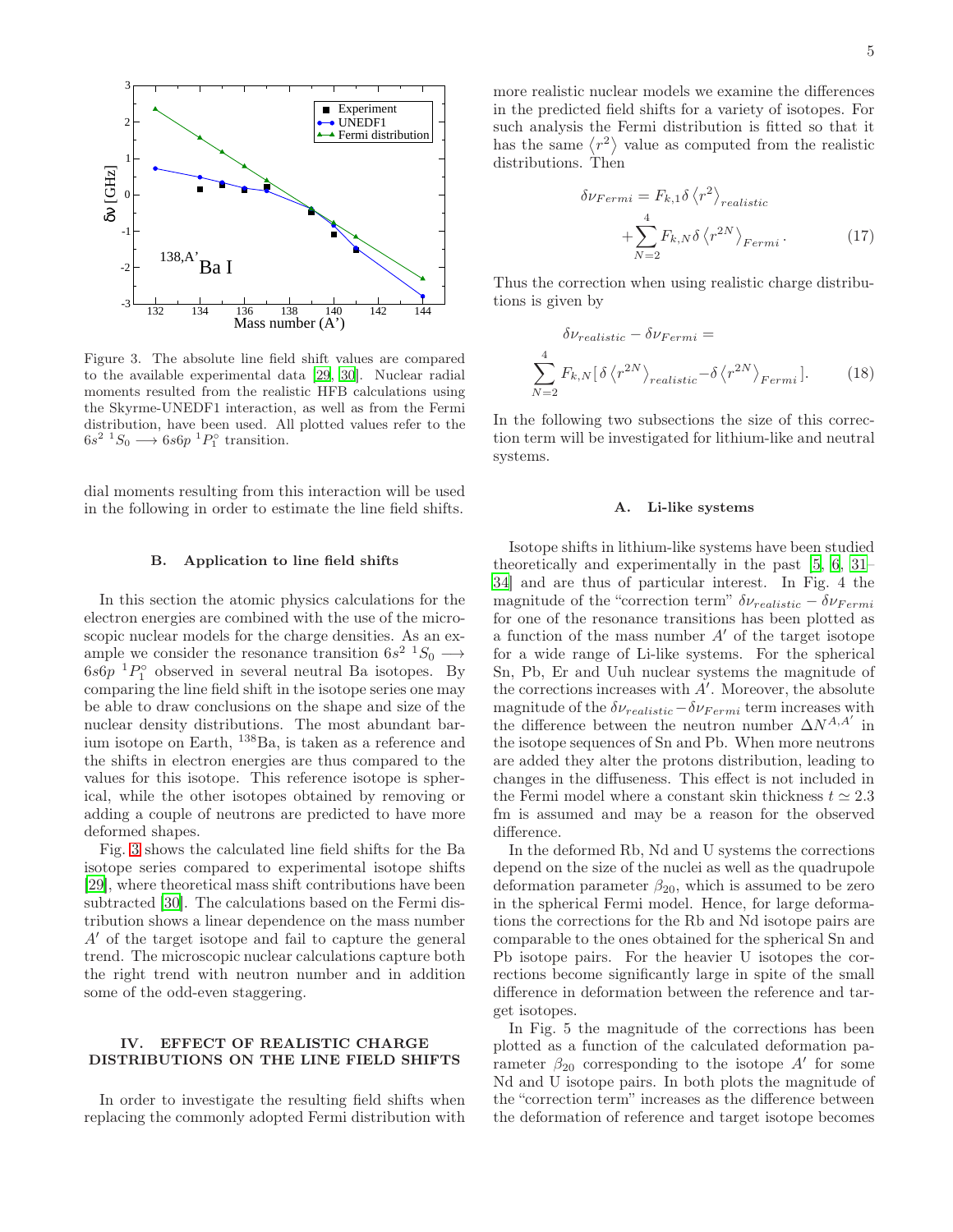

Figure 4. The corrections  $\delta \nu_{realistic} - \delta \nu_{Fermi}$  to the line field shift calculations as a function of the mass number  $A'$ of the target isotope for various Li-like systems. For the systems that contain deformed isotopes, the magnitude of the quadrupole deformation parameter  $\beta_{20}$  of the target isotopes  $A'$  is indicatively shown. The isotopes used as reference are marked with triangles and all plotted values refer to the  $1s^22s$ <sup>2</sup> $S_{1/2}$  → 1s<sup>2</sup> $2p$ <sup>2</sup> $P_{1/2}^{\circ}$  resonance transition.

large. The largest corrections are obtained for the uranium isotope pairs <sup>240,238</sup>U and <sup>220,238</sup>U. In this case the correction amounts to  $\simeq 2.3\%$  and 2%, respectively.

The two-parameter Fermi model does not take into account the effect of deformation. As a result, the effect of realistic charge distributions on the field shifts is larger in atomic systems with deformed nuclei. The correction term  $\delta \nu_{realistic} - \delta \nu_{Fermi}$  can however be decomposed into two parts and written as

$$
\delta \nu_{realistic} - \delta \nu_{Fermi} = \left(\delta \nu_{realistic} - \delta \nu_{Fermi}^{def}\right) + \left(\delta \nu_{Fermi}^{def} - \delta \nu_{Fermi}^{sph}\right). \tag{19}
$$

The  $\delta \nu_{Fermi}^{def} - \delta \nu_{Fermi}^{sph}$  part isolates the effect of deformation, while the remaining  $\delta \nu_{realistic} - \delta \nu_{Fermi}^{def}$  part gives the corrections due to "other effects", such as density wiggles and differences in diffuseness. In order to separately estimate the effect of deformation in Li-like Nd, the deformed Fermi model was used with  $\beta_{20}$  values obtained from the microscopic nuclear calculations.

Isotope shift (IS) measurements have been performed for the first two resonance transitions of the  $142,150\text{Nd}^{57+}$ pair [\[33\]](#page-13-31) and the statistical uncertainty of the observed isotope shift for the  $1s^22s$   ${}^2S_{1/2}$   $\longrightarrow$   $1s^22p$  ${}^{2}P^{\circ}_{1/2}$  transition is compared to the magnitude of the "correction terms" in Fig. 6. As seen in the figure, the effect of deformation is large enough to be detected by the experiments and the correction due to "other effects" is not neglible.



Figure 5. The corrections  $\delta \nu_{realistic}-\delta \nu_{Fermi}$  to the line field shift values as a function of the quadrupole deformation parameter  $\beta_{20}$  of the target A' isotope for various (a) Nd<sup>57+</sup> and (b)  $U^{89+}$  isotope pairs. In each case, the corresponding deformation of the reference isotope A is indicated by a vertical line on the plots. All plotted values refer to the same res



Figure 6. Decomposition of expansion and correction terms of the  $1s^22s^2S_{1/2} \longrightarrow 1s^22p^2P_{1/2}^{\circ}$  transition in Li-like <sup>142,150</sup>Nd.

#### B. Neutral atoms

In this subsection, field shifts in neutral barium are investigated for the three well-known  $6s^2$   $\rightarrow$   $6s6p$  $^{1,3}P_1^{\circ}$  and  $6s^2$   $^1S_0 \longrightarrow 6p^2$   $^3P_1$  transitions. Fig. 7 illustrates the dependence of the magnitude of the corrections on the deformation parameter  $\beta_{20}$ . The same trend is seen for the three transitions. As already deduced for  $Nd^{57+}$  and  $U^{89+}$  (see Fig. 5) the magnitude of  $\delta \nu_{realistic} - \delta \nu_{Fermi}$  increases as the difference between the deformation of reference and target isotope becomes large. However, in neutral barium the magnitude of the "correction term"  $\delta \nu_{realistic} - \delta \nu_{Fermi}$  is a factor ~ 10<sup>3</sup> smaller.

In contrast to the IS measurements in Li-like systems,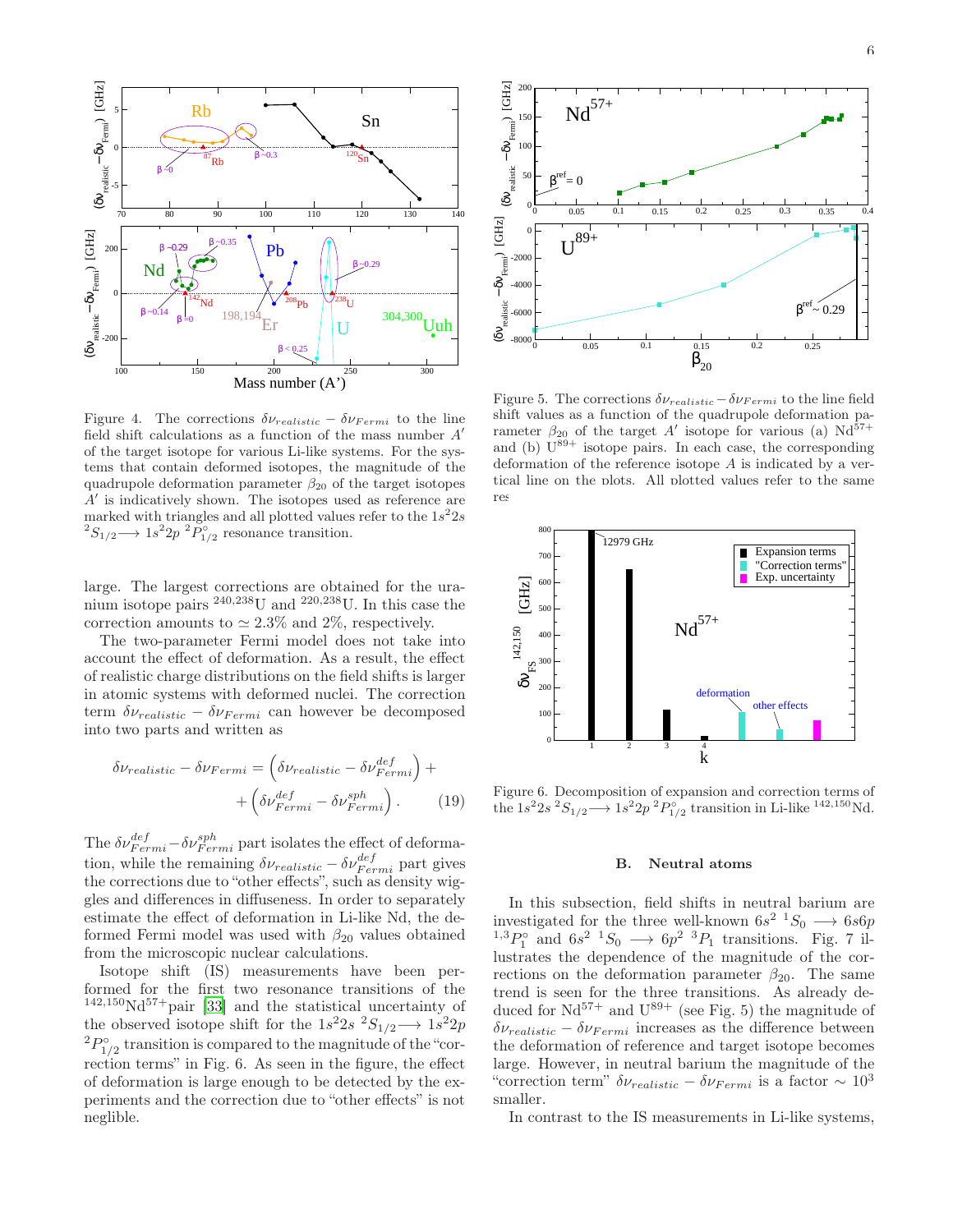

Figure 7. The corrections,  $\delta \nu_{realistic} - \delta \nu_{Fermi}$ , to the line field shift calculations as a function of the quadrupole deformation parameter  $\beta_{20}$  of the target A' isotope for the neutral bai



Figure 8. Decomposition of expansion and correction terms of the  $6s^2$   $\rightarrow$   $6s6p$   $\rightarrow$   $P_1^{\circ}$  transition in  $^{138,136}$ Ba I.

a greater number of measurements has been performed in neutral atomic systems. Furthermore, in such measurements the accuracy provided is generally much higher. Following the process described in the previous section the "correction term" is decomposed for the  $6s^2$   $\frac{1}{50}$   $\rightarrow$  $6s6p$ <sup>1</sup> $P_1^{\circ}$  transition of the <sup>138,136</sup>Ba isotope pair. The isotope shift measurements of the corresponding spectral lines [\[29\]](#page-13-27) carries a statistical error, which is in Fig. 8 compared to the magnitude of the "correction terms".

As seen in Fig. 8 the experimental uncertainty is remarkably small in comparison to the magnitude of the corrections. However, in reality the experimental uncertainty of the field shift is much larger since the theoretical mass shift contribution is in this case associated with large uncertainties, which are not reflected in this figure. The dominating corrections are the "other effects" that arise from the differences between the deformed Fermi distribution and the more realistic charge distributions obtained from the microscopic nuclear calculations.

The major improvement to the line field shift measure-

ments illustrated in Fig. 3 is clearly due to the choice of using realistic rms radii. However, making in addition use of realistic higher order nuclear moments leads to a non-negligible improvement in the description of the experimental data. According to the current experimental precision in the measurement of the isotope shifts in  $136,138$ Ba and  $150,142$ Nd<sup>57+</sup>, effects like deformation captured by the higher nuclear moments could be detected (see Fig. 6 and 8). As a result, information about such a nuclear property could possibly be deduced from isotope shift observations.

# V.  $\delta \langle r^4 \rangle^{A,A'}$  EXTRACTION

The nuclear charge radius is one of the most obvious and fundamental parameters, related to the size of the nucleus. Considering isotope shift measurements the charge radii of an isotope sequence are typically determined in terms of the differences in the second radial moment,  $\delta \langle r^2 \rangle$ , between target isotope A' and reference isotope  $A$ . In contrast to light nuclei, in heavy nuclear systems the contribution of the higher order radial moments to the line field shift can be significant and above the observable limit (see Fig. 6 and 8). Moreover, in highly charged heavy systems the contribution of the mass shift effect becomes smaller. This suggests the possibility to extract information about higher nuclear moments.

The reformulation of the field shift, combined with experimental isotope shift measurements, in principle enables the extraction of differences in higher order radial moments  $\delta \langle r^{2N} \rangle$ ,  $N = 2, 3, 4$ . Consequently information about the nuclear shapes, deformations, density wiggles and other nuclear properties can be provided. The extraction of all four radial moments requires four transitions  $k$  to be available. A system of four equations is then solved for

<span id="page-6-0"></span>
$$
\delta \nu_{k, RFS} = F_{k,1} \delta \left\langle r^2 \right\rangle + F_{k,2} \delta \left\langle r^4 \right\rangle + + F_{k,3} \delta \left\langle r^6 \right\rangle + F_{k,4} \delta \left\langle r^8 \right\rangle, \tag{20}
$$

where  $k = 1, 2, 3, 4$ . However, it is rare that observed isotope shifts are available for four transitions and in addition, such systems of equations cannot be formed so that they give trustworthy solutions for higher than second order moments.

#### A. RFS expansion using orthogonal moments

As seen in Fig. 6 and 8, all four expansion terms do not equally contribute to the final field shift value. Considering in Fig. 9 the line field shift for the <sup>208</sup>,<sup>200</sup>Pb pair, the 4th order radial moment adds  $\sim 10\%$  contribution, the 6th moment  $\sim 2\%$  and the last term, which contains the 8th order moment, contributes with much less. Thus it is fair to say that the major correction to the approximation that assumes constant electron density  $\rho_i^e(\mathbf{r}) \approx \rho_i^e(0)$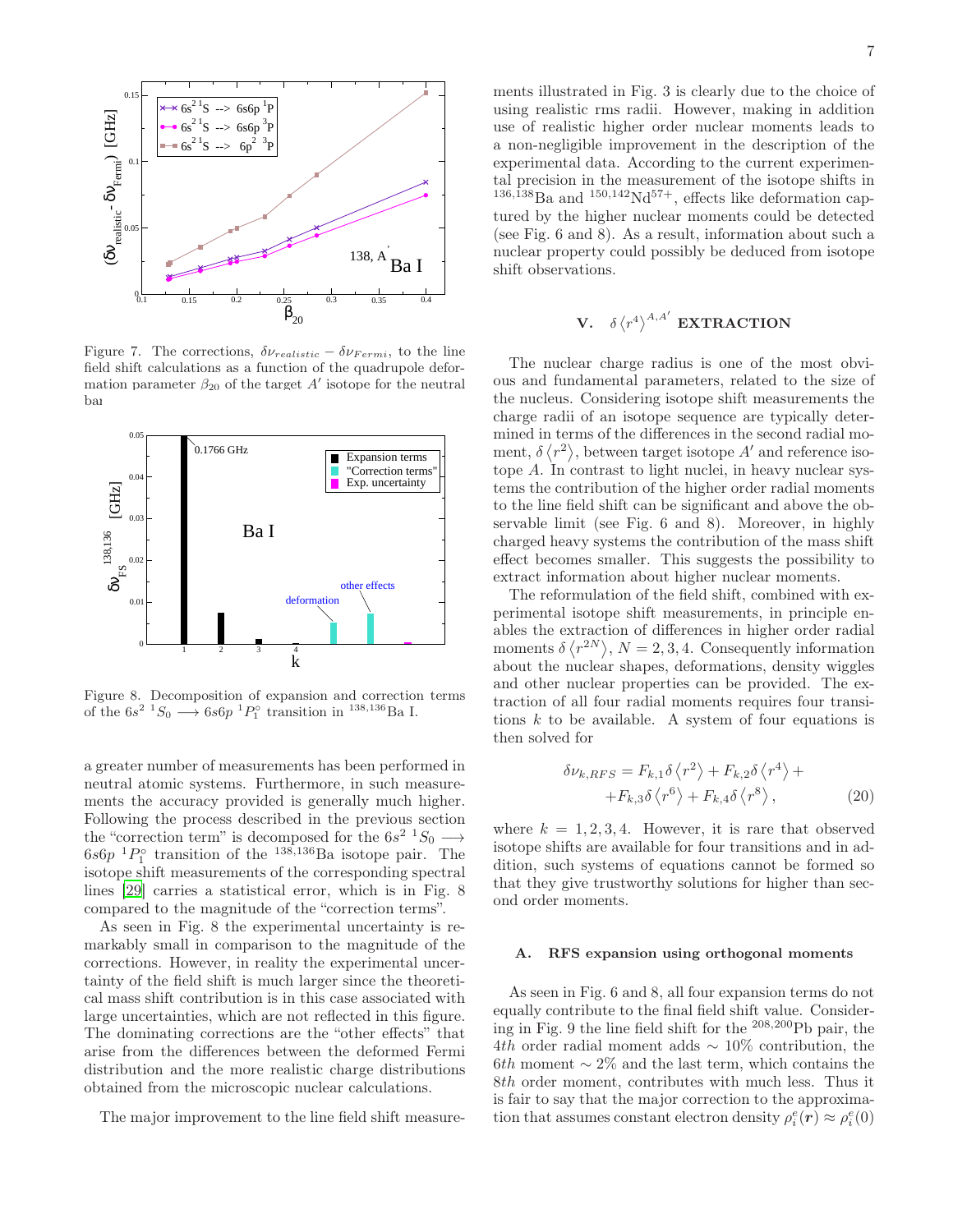

Figure 9.  $\sum_{N} F_{N} \delta \langle r^{2N} \rangle / \delta \nu$  in percent (circles) compared to the corresponding expression for the re-arranged summation (triangles). The plot refers to the <sup>208,200</sup>Pb pair and the  $1s^22s$  $2S_{1/2} \longrightarrow 1s^2 2p \frac{1}{2} P_{1/2}^{\circ}$  transition.

comes from the second expansion term, i.e.  $F_{k,2}\delta\langle r^4\rangle$ , which takes into account the differences between the  $\langle r^4 \rangle$ moments. However, the contribution from higher order terms is not negligible.

In Eq. [20](#page-6-0) the information about the nuclear charge distribution is encoded in a set of nuclear radial moments. These moments are not independent and a faster converging series may be found by instead expanding in a set of orthogonal polynomials (see Appendix A). The convergence of this re-arranged summation compared with the original summation is shown in Fig. 9. By taking into account only the first term, the line field shift is already much closer to the final value. The second term adds  $\sim$  3.5% contribution, the third  $\sim$  0.18%, while the last one adds ∼ 0.016%. Thus accurate enough field shift predictions can now be provided using only the first two expansion terms containing the differences  $\delta \langle y_1 \rangle$  and  $\delta \langle y_2 \rangle$ , which are in turn given as a function of the  $\delta \langle r^2 \rangle$  and  $\delta \langle r^4 \rangle$  moments (see Appendix A). Having only two unknowns means that  $\delta \langle r^2 \rangle$  and  $\delta \langle r^4 \rangle$  can potentially be extracted from knowledge of two observed line field shifts in an isotope pair.

#### B. Testing the new method

After expanding in the orthonormal basis, for a pair of isotopes  $A, A'$ , the reformulated line field shift can to a very good approximation be expressed as

$$
\delta \nu_{k, RFS} \approx c_{k,1} \delta \langle y_1 \rangle + c_{k,2} \delta \langle y_2 \rangle, \qquad (21)
$$

where the  $c_{k,1}$  and  $c_{k,2}$  coefficients are expressed in terms of the  $F_{k,N}$  factors. In order to test the new method, theoretical line field shifts,  $\delta\nu_{RFS}$ , were obtained using realistic nuclear radial moments. These line field shifts refer to the  $1s^22s \frac{2S_{1/2}}{2} \rightarrow 1s^22p \frac{2P_{1/2}^{\circ}}{2}$  and  $1s^22s$ <sup>2</sup>S<sub>1/2</sub> → 1s<sup>2</sup>2p<sup>2</sup> $P_{3/2}^{\circ}$  transitions, of the uranium, lead



Figure 10. The extracted  $\delta \langle r^4 \rangle$  values for the uranium, lead and neodymium isotope pairs, previously studied. The dashed line with squares represents the exact  $\delta \langle r^4 \rangle_{realistic}$ values, obtained from the HFB and HFBTHO calculations for the spherical lead and the deformed uranium and neodymium isotopes, respectively. The line with triangle symbols represents the extracted  $\delta \langle r^4 \rangle$  when  $\delta \nu_{k,FS} \approx c_{k,1} \delta \langle y_1 \rangle +$  $c_{k,2}\delta \langle y_2 \rangle$  is assumed, while the line with circles corresponds to the  $\delta \langle r^4 \rangle_{original}$  extracted when the original summation in  $\delta \nu_{k, RFS}$  has been used.

and neodymium isotope pairs studied in Sec. IV. Using these calculated field shifts as "pseudo-experimental" input data, the equations can be inverted and should yield, if the method is flawless, extracted radial moments which are identical to the realistic nuclear moments used in the computation of the field shifts.

In all cases the extracted  $\delta \langle r^2 \rangle$  moments are almost identical to the exact  $\delta \langle r^2 \rangle_{realistic}$  moments. The difference is less than  $0.0002 \text{ fm}^2$  for all lead and uranium isotopes, as well as the neodymium isotopes that are close to spherical. For the highly deformed neodymium isotopes, the difference is slightly larger, of the order of  $\simeq 0.001$ fm<sup>2</sup>, which still represents a small discrepancy.

In Fig. 10, the extracted  $\delta \langle r^4 \rangle$  values have been plotted and compared to the  $\delta \langle r^4 \rangle_{realistic}$  representing exact values. The extracted  $\delta \langle r^4 \rangle_{original}$  values using the first two terms of the original summation  $\delta \nu_{k, RFS}^{A, A'} \approx$  $\sum_{N=1}^{2} F_{k,N} \delta \left\langle r^{2N} \right\rangle$  are in addition illustrated in the same figure. When the re-arranged summation is used the extracted  $\delta \langle r^4 \rangle$  moments are in good agreement with the exact  $\delta \langle r^4 \rangle_{realistic}$  moments, whereas the  $\delta \langle r^4 \rangle$  moments using the original, but truncated, summation display an observable discrepancy from the exact values. All in all, the new expression using the re-arranged summation for the reformulated field shift enables the determination of the differences between  $r^2$  and  $r^4$  moments, much more accurately than using the original expression.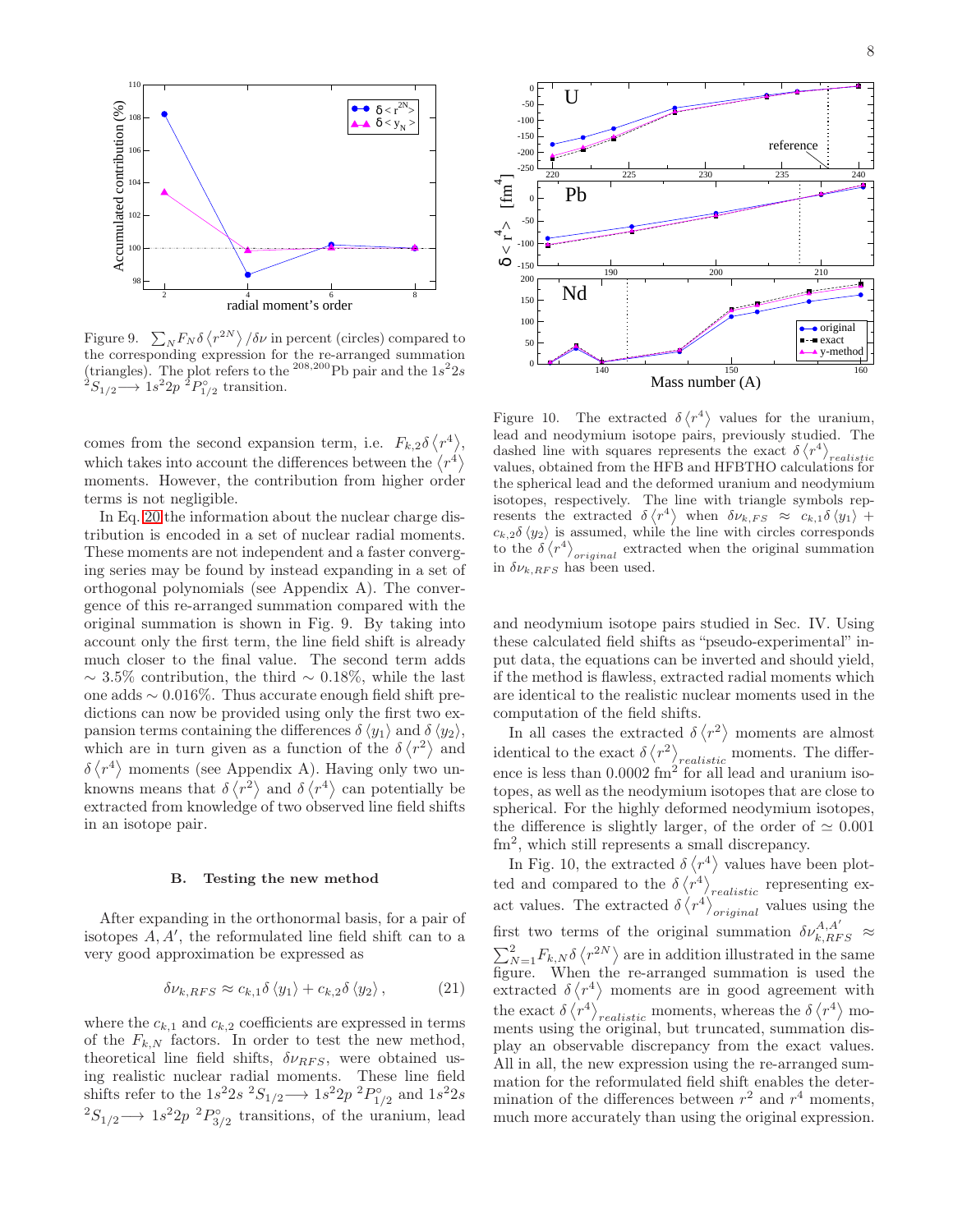# C. Towards the extraction of  $\delta \langle r^2 \rangle$  and  $\delta \langle r^4 \rangle$ moments using experimental data

In what follows, the major objective is to discuss how  $\delta \langle r^2 \rangle$  and  $\delta \langle r^4 \rangle$  moments can be extracted from experimental data using the new method tested above. From observed isotope shifts, experimental field shift values can be obtained by estimating and removing the mass shift contribution and residual effects,  $\delta \nu_{k,RES}$ , from example QED and nuclear polarization [\[6](#page-13-5)]:

$$
\delta \nu_{k,FS}^{exp} = \delta \nu_{k,IS}^{exp} - \delta \nu_{k,MS} - \delta \nu_{k,RES}.
$$
 (22)

Without making use of RFS, the difference in  $\langle r^2 \rangle$  moments can now be extracted by peforming variational calculations where the rms radius of the reference isotope is estimated and  $\delta \langle r^2 \rangle$  is varied until agreement with experimental field shifts is observed (see for example [\[33\]](#page-13-31)):

$$
\delta\nu_{k,FS}^{exp} = \delta\nu_{k,VA}^{exact}.\tag{23}
$$

The difference in higher moments then follows from the model used to mimic the nuclear charge distribution, for example the Fermi distribution, and hence this method is highly model dependent. However, making use of the reformulation of field shifts using an orthogonal moments basis, we instead use experimental field shift values from two transitions and solve the following equation system in order to extract the  $\delta \langle r^2 \rangle$  and  $\delta \langle r^4 \rangle$  moments virtually model independent:

<span id="page-8-0"></span>
$$
\delta \nu_{k,FS}^{exp} = c_{k,1} \delta \langle y_1 \rangle + c_{k,2} \delta \langle y_2 \rangle + d_k. \tag{24}
$$

In the expression above a term  $d_k$  has been introduced which represents the discrepancy between the "exact" variational solution,  $\delta \nu_{k,VA}^{exact}$ , and the RFS solution,  $\delta \nu_{k,RFS}$ , assuming a spherical Fermi nuclear charge distribution for the reference and the target isotope. To examine the importance of the  $d_k$ -term for the extraction of the radial moments, we used GRASP2K and RIS4 to compute  $\delta \nu_{k,VA}^{exact}$  and  $\delta \nu_{k,RFS}$  for the resonance transitions in several Li-like lead and uranium isotope pairs. In the calculations rms radii were taken from the compilation by Angelis & Marinova [\[1](#page-13-0)] and the results are presented in Tab. II and III. As seen, an expected discrepancy between the  $\delta \nu_{VA}^{exact}$  and  $\delta \nu_{RFS}$  values, i.e. the  $d_k$  term, is observed for both transitions. In our case, this discrepancy is mainly due to the quantum electrodynamic (QED) effects included in the VA calculation that become important in heavy nuclei and which are not included in the perturbative approach. Other assumptions that have been made throughout the formulation of the perturbative approach are expected to play a minor role. Indicatively, for "transition 1" in the uranium isotope pairs the magnitude of the discrepancy is of the order of  $\sim 1.5\%$ of the  $\delta\nu_{VA}^{exact}$  value, from which ~ 0.1% is due to other than QED effects. It is also seen that the  $d_k$  terms for the two transitions are slightly different, and it turns out that accurately estimating this difference, rather than the

| Transition1 | $\delta\nu_{\mathbf{VA}}^{\mathbf{exact}}[\mathbf{GHz}] \ \delta\nu_{\mathbf{RFS}}[\mathbf{GHz}] \ \mathbf{d}[\mathbf{GHz}]$ |          |        |
|-------------|------------------------------------------------------------------------------------------------------------------------------|----------|--------|
| 208, 192    | 51303                                                                                                                        | 50563    | 740    |
| 208, 200    | 28938                                                                                                                        | 28546    | 392    |
| 208, 210    | $-14186$                                                                                                                     | $-14021$ | $-165$ |
| 238, 234    | 54796                                                                                                                        | 53976    | 820    |
| 238, 236    | 27412                                                                                                                        | 27015    | 397    |

Table II. The line frequency field shift values, resulting from the variational calculations using grasp2k and the reformulation of the field shift, are respectively displayed for a few lead and uranium isotope pair combinations. In the last column, the discrepancy between  $\delta \nu_{VA}^{exact}$  and  $\delta \nu_{RFS}$  is computed. "Transition 1" refers to the  $1s^2s^3s^2s_{1/2} \longrightarrow 1s^2p^2P_{1/2}^{\circ}$ transition.

| Transition2 | $\delta\nu_{\mathbf{VA}}^{\text{exact}}[\mathbf{GHz}] \delta\nu_{\mathbf{RFS}}[\mathbf{GHz}] d[\mathbf{GHz}]$ |          |        |
|-------------|---------------------------------------------------------------------------------------------------------------|----------|--------|
| 208, 192    | 55459                                                                                                         | 54642    | 817    |
| 208, 200    | 31282                                                                                                         | 30848    | 434    |
| 208, 210    | $-15336$                                                                                                      | $-15152$ | $-184$ |
| 238, 234    | 61189                                                                                                         | 60277    | 912    |
| 238, 236    | 30610                                                                                                         | 30169    | 441    |

Table III. Same as Table 2. "Transition 2" refers to the  $1s^22s$ <sup>2</sup>S<sub>1/2</sub> → 1s<sup>2</sup>2p<sup>2</sup>P<sub>3/2</sub><sup>o</sup> transition.

magnitude of the terms, is absolutely crucial in order to extract accurate  $\delta \langle r^4 \rangle$  moments.

We are now ready to show that it is possible to extract  $\delta \langle r^2 \rangle$  and  $\delta \langle r^4 \rangle$  moments if accurate experimental field shifts are available. This is due to the fact that the electronic factors  $c_k$  and the  $d_k$  terms can be accurately estimated also when the rms radii is not known for the reference and/or target isotope. In these cases, we make instead a "qualified guess" for the rms radii. The parametrization, given in Eq. [14,](#page-2-0) for the rms radius of an isotope A constitutes an example of such a "qualified guess" and will be used below.

#### 1. Rms radii data available for the reference isotopes

When radial moment differences are deduced from isotope shift measurements, the nuclear parameters are usually known for the reference isotope but not for the target isotope. We will now demonstrate the procedure for how experimental  $\delta \langle r^2 \rangle$  and  $\delta \langle r^4 \rangle$  moments for the <sup>238,234</sup>U isotope can be extracted in such cases by considering the two resonance transitions in Li-like uranium. In what follows <sup>238</sup>U is the reference isotope,  $r_A^{tab}$  denote a tabulated rms radius for isotope A taken from [\[1\]](#page-13-0),  $r_A^{para}$  denote a parametrized rms radius for isotope A using Eq. [14](#page-2-0) and spherical Fermi distributions with  $t = 2.30$  fm is used everywhere. Further on it is assumed that accurate  $\delta \nu_{k,FS}^{exp}$ values are available.

1. Two separate variational calculations are performed using  $r_{238}^{tab}$  = 5.8571 fm and  $r_{234}^{para}$  =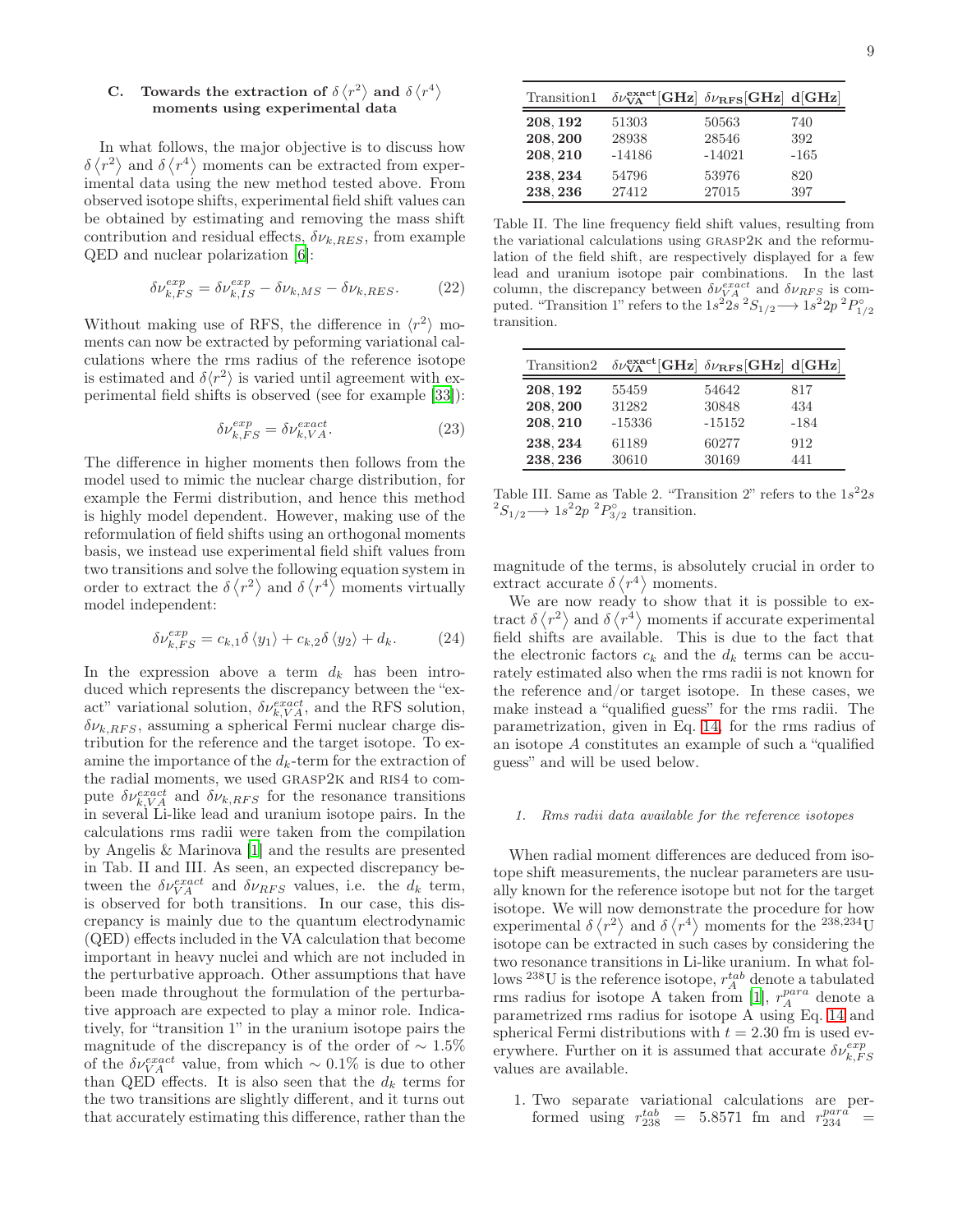|                              | 238, 234   | 238, 236   |
|------------------------------|------------|------------|
|                              | $-0.3282$  | $-0.1642$  |
|                              | $-0.3272$  | $-0.1638$  |
| error                        | 0.0010     | 0.0004     |
| $\theta \langle r^* \rangle$ | $-28.9026$ | $-14.3453$ |
| $\epsilon r^{4}$             | $-27.4419$ | $-13.7693$ |
| error                        | 1.4607     | 0.5760     |

Table IV. Errors, in fm<sup>2</sup> and fm<sup>4</sup>, when extracting the  $\delta \langle r^2 \rangle$ and  $\delta \langle r^4 \rangle$  moments, for the <sup>234,238</sup>U and <sup>236,238</sup>U pairs. It is assumed that the rms radii are unknown for the target isotopes. See text for details.

5.7216 fm, respectively.

- 2.  $\delta \nu_{k,VA}^{exact}$  is constructed using the level energies from the  $r_{238}^{tab}$  and  $r_{234}^{para}$  calculations in step 1.
- 3.  $\delta \nu_{k, RFS}$  is computed by using the electronic factors from the  $r_{238}^{tab}$  calculation and the difference in radial moments as predicted by two spherical Fermi distributions with  $r_{238}^{tab}$  and  $r_{234}^{para}$ , respectively.
- 4.  $d_k = \delta \nu_{k, VA}^{exact} \delta \nu_{k, RFS}$  is computed.
- 5.  $c_k$  factors are computed using the electronic factors in step 3 (see Appendix A).
- 6.  $\delta \langle y_1 \rangle$  and  $\delta \langle y_2 \rangle$  are extracted by solving Eq. [24](#page-8-0) and finally
- 7.  $\delta \langle r^2 \rangle$  and  $\delta \langle r^4 \rangle$  are computed (see Appendix A).

To quantatively validate the method we replace  $\delta \nu_{k,FS}^{exp}$ with "pseudo-experimental" field shifts constructed from two separate variational calculations using  $r_{238}^{tab}$  and  $r_{234}^{tab}$  = 5.8291 fm, respectively. In addition we repeat the procedure for the <sup>238</sup>,236U isotope pair using  $r_{236}^{para} = 5.7363 \text{ fm}$  and  $r_{236}^{tab} = 5.8431 \text{ fm}$ . In Tab. IV, the extracted  $\delta \langle r^2 \rangle$  and  $\delta \langle r^4 \rangle$  moments are compared to the experimental  $\delta \langle r^2 \rangle_{exp}$  and  $\delta \langle r^4 \rangle_{exp}$  moments. As seen, the extracted  $\delta \langle r^2 \rangle$  moments are almost identical to the "experimental" values. In addition the  $\delta \langle r^4 \rangle$  moments are extracted with an accuracy of 5.3% and 4.2% for the <sup>234</sup>,<sup>238</sup>U and <sup>236</sup>,<sup>238</sup>U pairs, respectively. The errors, which are of systematical nature and remarkably small, arise from estimating the d-term using rms radii for the target isotopes which differ by approximately 0.11 fm from the tabulated values used to conctruct the "pseudo experimental" field shifts. However, after the extraction one obtains a better estimate for the rms radii of the target isotopes that allows the method to be iteratively improved.

## 2. Rms radii unknown for both target and reference isotopes

Assuming that the rms radius value of the reference isotope is also unknown, we again try to extract the  $\delta \langle r^2 \rangle$ 

| 238, 234                                   | 238, 236   |
|--------------------------------------------|------------|
| $\delta \langle r^2 \rangle$<br>$-0.3287$  | $-0.1640$  |
| $-0.3272$                                  | $-0.1638$  |
| 0.0015<br>error                            | 0.0002     |
| $\delta \langle r^4 \rangle$<br>$-30.2665$ | $-14.6612$ |
| $-27.4419$                                 | $-13.7693$ |
| 2.8246<br>error                            | 0.8919     |

Table V. Same as Table IV. Here it is assumed that rms radii are unknown for both the reference and the target isotopes. See text for details.

and  $\delta \langle r^4 \rangle$  moments. A "qualified guess" for the rms radius of <sup>238</sup>U is then needed and we replace  $r_{238}^{tab}$  with  $r_{238}^{para} = 5.7508$  fm in the procedure described above.

The results from the extraction of the  $\delta \langle r^2 \rangle$  and  $\delta \langle r^4 \rangle$ moments are presented in Tab. V. As seen the  $\delta \langle r^2 \rangle$ moment is extracted almost as accurate as before (see Tab. IV). Further on, the results from extracting the  $\delta \langle r^4 \rangle$  moments display a discrepancy of ~ 10.3% and  $6.5\%$  from the exact values, for the  $^{234,238}\rm{U}$  and  $^{236,238}\rm{U}$ pairs respectively.

The nuclear parameters relevant to the reference isotope have been modified here. Thus, the  $F_k$  factors have also been re-evaluated since they are always deduced for the reference isotope. As a result, besides the new radial moments differences, the  $\delta \nu_{k,RFS}$  field shifts are computed based on updated sets of  $F_{k,N}$  factors. This explains the larger discrepancy that is observed when extracting the  $\delta \langle r^2 \rangle$  and  $\delta \langle r^4 \rangle$  moments in the latter case (see Tab. V). However, the results are remarkably good given that the "qualified guess" for the reference isotope is approximately 0.11 fm smaller than the tabulated value used to construct the "pseudo experimental" field shifts.

# D. Statistical errors when extracting the  $\delta \langle r^2 \rangle$  and  $\delta \braket{r^4} \text{moments}$

Above, the  $\delta \langle r^2 \rangle$  and  $\delta \langle r^4 \rangle$  moments were extracted by solving the matrix equation:

<span id="page-9-0"></span>
$$
\begin{bmatrix}\n\delta \nu_{1, RFS} \\
\delta \nu_{2, RFS}\n\end{bmatrix} = C \begin{bmatrix}\n\delta \langle y_1 \rangle \\
\delta \langle y_2 \rangle\n\end{bmatrix}.
$$
\n(25)

In order to solve for  $y_1$  and  $y_2$ , the matrix C must be invertible. If the matrix determinant is zero, then the matrix is singular and cannot be inverted. It is not rare that the determinant of such matrix can be close to zero, but still non-zero. In this case, the matrix is close to singular and as a result the values of  $\delta \langle y_1 \rangle$  and  $\delta \langle y_2 \rangle$ will be hugely affected, even by a small change in the field shifts  $\delta\nu_{1,RFS}$  and  $\delta\nu_{2,RFS}$ . Namely, the extracted  $\delta \langle y_1 \rangle$  and  $\delta \langle y_2 \rangle$  values, and as a consequence the  $\delta \langle r^2 \rangle$ and  $\delta \langle r^4 \rangle$  moments, will to a great degree be affected by the uncertainties in the observed isotope shifts, making the extraction of the radial nuclear moments with high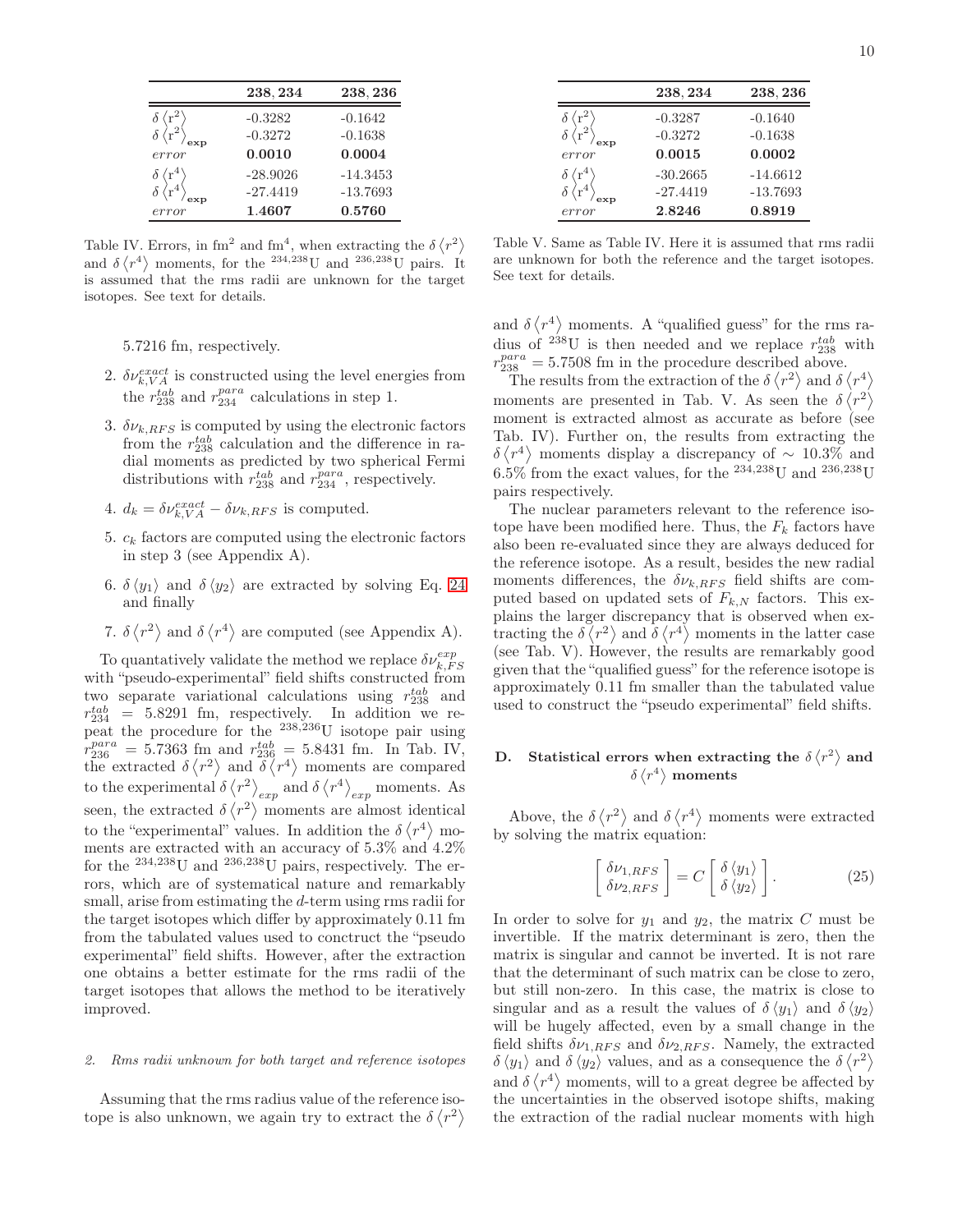|                                         | $142,150$ Nd | 208,192 <sub>Pb</sub> | 238,236 $1$ |
|-----------------------------------------|--------------|-----------------------|-------------|
| Z                                       | 60           | 82                    | 92          |
| $\Delta(\delta$<br>$\sqrt{\delta(r^2)}$ | 0.72         | 0.39                  | 0.28        |
| $\Delta(\delta$<br>$\delta \langle r^4$ | 13.84        | 5.54                  | 3.65        |

Table VI. The relative error in the extraction of the  $\delta \langle r^2 \rangle$ and  $\delta \langle r^4 \rangle$  moments for the <sup>142,150</sup>Nd<sup>57+</sup>, <sup>208,192</sup>Pb<sup>79+</sup> and  $238,236 \text{U}^{89+}$  pairs. The relative errors are presented as a function of the atomic number of these three elements. The inaccuracy assumed in the  $\delta \nu_{k,RFS}$  field shift data is  $\pm \epsilon$  $\delta \nu_{k, RFS} \cdot 10^{-3}$ .

accuracy a difficult task. A C matrix determinant equal to zero is obtained if the two equations are linearly dependent. In such case it is not possible to extract two unknowns. Therefore, the transitions considered should be as independent as possible in terms of electronic factors.

The observed isotope shifts  $\delta \nu_{k,IS}^{exp}$ , and subsequently the observed field shifts  $\delta \nu_{k,FS}^{exp}$ , are associated with uncertainties of a certain magnitude. These uncertainties lead to statistical errors in the extracted nuclear moments. In the next subsections the propagation of these errors is discussed and how they can be minimized by selecting atomic transitions.

#### 1. Statistical errors in relation to the atomic number

In Subsec. B, our new method was tested by using  $\delta\nu_{BFS}$  line field shifts as "pseudo experimental" data. In order to extend this approach to consider uncertainties we assume uncorrelated errors with an uncertainty  $\pm \epsilon$ , where  $\epsilon = \delta \nu_{k, RFS} \cdot 10^{-m}$ , in the  $\delta \nu_{k, RFS}$  values that are used for solving the matrix equation (see Eq. [25\)](#page-9-0). By varying  $m$ , the magnitude of the field shift uncertainty changes. We can then investigate the effect these uncertainties have on the extracted  $\delta \langle r^2 \rangle$  and  $\delta \langle r^4 \rangle$  values.

The extraction of the  $\delta \langle r^2 \rangle$  and  $\delta \langle r^4 \rangle$  moments was in Subsec. B performed for several uranium, lead and neodymium isotope pairs (see Fig. 10). By making a reasonable choice of  $m = 3$  for the error  $\epsilon$  in the  $\delta \nu_{k,RFS}$  values relevant to these isotope pairs, it is possible to estimate the magnitude of the statistical errors in the extracted  $\delta \langle r^2 \rangle$  and  $\delta \langle r^4 \rangle$  moments. The relative errors of the extracted values for one isotope pair of each of the above elements, are indicatively presented in Tab. VI. The error in  $\delta \langle r^2 \rangle^{142,150}$  is approximately 72% of the magnitude of the resulting value. Besides, the  $\delta \langle r^4 \rangle^{142,150}$  is extracted with significantly greater error. However, the relative error in both  $\delta \langle r^2 \rangle$  and  $\delta \langle r^4 \rangle$ demonstrates a considerable decrease as the atomic number of the isotopes becomes larger.

So far, the extraction of the  $\delta \langle r^2 \rangle$  and  $\delta \langle r^4 \rangle$  moments was performed by making use of  $\delta \nu_{k,RFS}$  field shifts and  $F_{k,N}$  line field shift factors that are attributed to the first two resonance transitions, i.e.  $1s^22s^2S_{1/2} \longrightarrow 1s^22p$ <sup>2</sup> $P_{1/2}^{\circ}$  and 1s<sup>2</sup>2s<sup>2</sup> $S_{1/2}$  → 1s<sup>2</sup>2p<sup>2</sup> $P_{3/2}^{\circ}$ . For these two transitions in lithium-like systems, the  $F_{k,N}$  factors, as well as the line mass shift parameters  $\Delta K_{k,MS}$ , can be determined with high accuracy. Therefore, when we in practice attempt to extract the  $\delta \langle r^2 \rangle$  and  $\delta \langle r^4 \rangle$  moments using actual experimental data, the uncertainties in the  $\delta \nu_{k,FS}^{exp}$  values will normally be dominated by the uncertainties in the  $\delta \nu_{k,IS}^{exp}$  measurements.

For the  $142,150\text{Nd}57+$  pair and the previously mentioned transitions such measurements are available [\[33](#page-13-31)]. Taking into account the uncertainties in the measured isotope shifts  $\delta \nu_{k,IS}^{exp}$ , the corresponding uncertainties in  $\delta \nu_{k,FS}^{exp}$ appear in the fourth and third digit for each of the above transitions, respectively. In this case the choice of an error  $\pm \epsilon = \delta \nu_{k, RFS} \cdot 10^{-3}$  in the calculated field shift values seems to be quite realistic. However, according to Tab. VI the errors in the  $\delta \langle r^2 \rangle$  and  $\delta \langle r^4 \rangle$  values resulting from experimental uncertainties of this magnitude for the neodymium pair are evidently extremely large.

We can therefore draw the conclusion that the extraction of the  $\delta \langle r^2 \rangle^{142,150}$  and  $\delta \langle r^4 \rangle^{142,150}$  moments with satisfactory accuracy is not likely to be a possibility at the moment. Varying  $m$  we deduce that in order for the  $\delta \langle r^2 \rangle^{142,150}$  and  $\delta \langle r^4 \rangle^{142,150}$  to be determined with uncertainties of the order of  $\lesssim 1\%$  and  $\lesssim 14\%$ , respectively, we should assume  $m \geq 5$ . In addition, considering Tab. VI, a more precise extraction of the  $\delta \langle r^2 \rangle$  and  $\delta \langle r^4 \rangle$ moments should be possible for the lead and in particular for the uranium isotope pairs.

#### 2. Independent transitions

Considering the two resonance transitions that were used above for extracting  $\delta \langle r^2 \rangle$  and  $\delta \langle r^4 \rangle$  moments, we note that the same final state takes part in both. Therefore, these two transitions are not entirely independent and the corresponding  $F_{k,N}$  factors do not constitute the best possible set so that we avoid matrix  $C$  being close to singular. As a consequence, the uncertainties in the  $\delta \langle r^2 \rangle$  and  $\delta \langle r^4 \rangle$  values are relatively large. In order to be able to accurately extract both  $\delta \langle r^2 \rangle$  and  $\delta \langle r^4 \rangle$  moments, the precision of the experimental methods must therefore be improved substantially. Alternatively, a larger number of transitions must be available. Using the GRASP2K package we can easily compute line field shift parameters for more transitions and hence an extended set of  $\delta \nu_{k,RFS}$  values can be generated. The matrix equation will then be formed using  $k > 2$  equations, which need to be solved for the same unknowns,  $y_1$  and  $y_2$ . Having more equations than number of unknowns leads to a reduction of the statistical errors.

Choosing, for instance, to extract the  $\delta \langle r^2 \rangle$  and  $\delta \langle r^4 \rangle$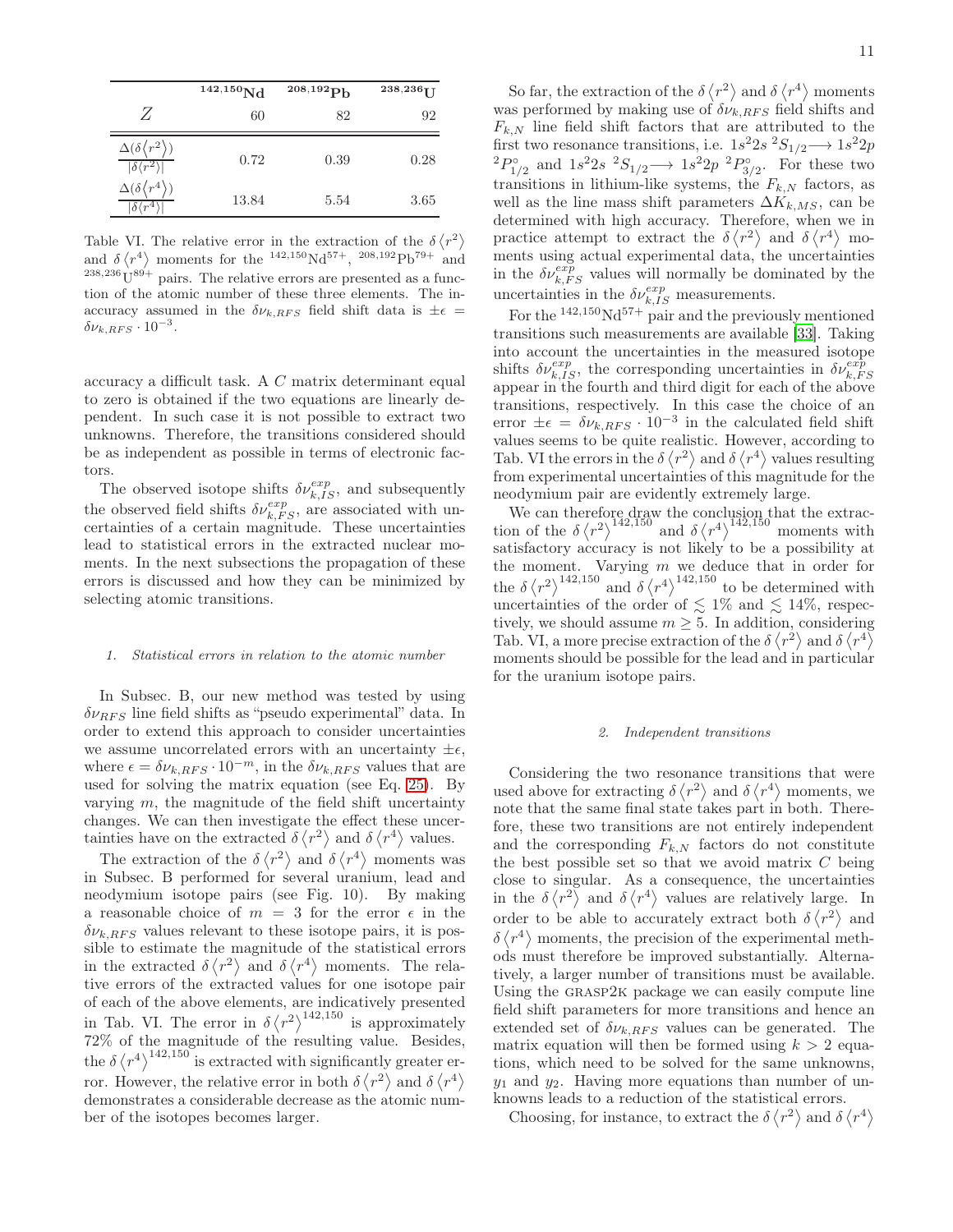| $238,236$ <sup>T</sup>                                             | $2$ res. | all 16 | $2$ ind. |
|--------------------------------------------------------------------|----------|--------|----------|
| $\Delta(\delta\langle r^2\rangle)$<br>$ \delta\langle r^2\rangle $ | 0.28     | 0.03   | 0.02     |
| $\Delta(\delta\langle r^4\rangle)$<br>$\delta/r^4$                 | 3.65     | 0.38   | 0.30     |

Table VII. The relative error in the extraction of the  $\delta \langle r^2 \rangle$ and  $\delta \langle r^4 \rangle$  moments for the <sup>238,236</sup>U<sup>89+</sup> pair, initially calculated when the first two resonance transitions were studied, when all 16 theoretically available transitions are used and when we finally choose one set of as independent as possible transitions. The uncertianties assumed in the  $\delta \nu_{k,RFS}$  field shift data is, as in Tab. VI,  $\pm \epsilon = \delta \nu_{k, RFS} \cdot 10^{-3}$ .

moments for the <sup>238,236</sup>U pair, we solve a matrix equation that consists of 16 equations corresponding to 16 different transitions. These transitions involve the following even:  $1s^22s\ ^2S_{1/2}$ ,  $1s^23s\ ^2S_{1/2}$ ,  $1s^23d\ ^2D_{3/2,5/2}$ and odd:  $1s^22p^2P_{1/2,3/2}^{\circ}$ ,  $1s^23p^2P_{1/2,3/2}^{\circ}$  states in Li-like uranium. By making the same choice of  $m = 3$  for the error  $\epsilon = \delta \nu_{k, RFS} \cdot 10^{-m}$  in the  $\delta \nu_{k, RFS}$  values, we extract the  $\delta \langle r^2 \rangle$  and  $\delta \langle r^4 \rangle$  moments. The extracted  $\delta \langle r^2 \rangle$  moment has exactly the same value as before, whereas the  $\delta \langle r^4 \rangle$  value is also about the same, suffering from approximately the same systematical errors. However, the statistical errors in the extraction of both  $\delta \langle r^2 \rangle$  and  $\delta \langle r^4 \rangle$ have now been decreased significantly (see Tab. VII).

In practice, such large number of measured transitions is not likely to be available. Trying all different combinations we realize that the error in the extraction of the  $\delta \langle r^2 \rangle$  and  $\delta \langle r^4 \rangle$  moments, by using a set of only two transitions, varies with the choice of the transitions. For the <sup>238,236</sup>U pair and  $\epsilon = \delta \nu_{k, RFS} \cdot 10^{-3}$  we get  $0.0014 \leq \frac{\Delta(\delta \langle r^2 \rangle)}{|\delta \langle r^2 \rangle|} \leq 80$  and  $0.0012 \leq \frac{\Delta(\delta \langle r^4 \rangle)}{|\delta \langle r^4 \rangle|} \leq 1100$ , for the relative errors in the extraction of the  $\delta \langle r^2 \rangle$  and  $\delta \langle r^4 \rangle$  moments, respectively.

We therefore deduce that in order to limit the magnitude of the statistical errors, it is more important to make a choice of as independent as possible transitions that form the set of equations solved, rather than increasing the number of transitions. Based on this conclusion, instead of extracting the  $\delta \langle r^2 \rangle$  and  $\delta \langle r^4 \rangle$  moments using the first two resonance transitions, a set of two more independent transitions is chosen. Thus, we attempt to extract the  $\delta \langle r^2 \rangle$  and  $\delta \langle r^4 \rangle$  moments for the <sup>238,236</sup>U isotope pair, using the resonance transition  $1s^22s^2S_{1/2} \longrightarrow$  $1s^22p^2P_{1/2}^{\circ}$  combined with the  $1s^23p^2P_{1/2}^{\circ} \longrightarrow 1s^23d$  ${}^{2}D_{3/2}$  transition. The resulting relative errors for this combination of transitions are also displayed in Tab. VII. As seen, the relative errors in the extraction of both  $\delta \langle r^2 \rangle$  and  $\delta \langle r^4 \rangle$  moments are decreased when a more optimal combination of two out of the total 16 available transitions is chosen.

|                                                           | 238, 236   |              |
|-----------------------------------------------------------|------------|--------------|
|                                                           | $-0.1646$  | $\pm 0.0036$ |
|                                                           | $-0.1638$  |              |
| error                                                     | 0.0008     |              |
| $\delta \sqrt{\mathrm{r}^4} \ \delta \sqrt{\mathrm{r}^4}$ | $-14.7283$ | $\pm 3.5279$ |
|                                                           | $-13.7693$ |              |
| error                                                     | 0.9590     |              |

Table VIII. Same as Tab. IV. Here, the line field shift factors  $F_{k,N}$  correspond to the  $1s^22s^2S_{1/2} \longrightarrow 1s^22p^2P_{1/2}^{\circ}$  and  $1s^23p$  ${}^{2}P_{1/2} \longrightarrow 1s^{2}3d~^{2}D_{3/2}$  transitions. Statistical errors are given in the rightmost column assuming uncertainties in the "pseudo  $\exp(-\frac{1}{\sqrt{2}}\log(\frac{1}{\sqrt{2}}))$ 



Figure 11. The relative error in the extraction of the  $\delta \langle r^2 \rangle$ moment as a function of  $m$  number in the assumed uncertainty  $\epsilon = \delta \nu_{k, RFS} \cdot 10^{-m}$  of the field shift. For the extraction, the pair of  $1s^22s^2S_{1/2} \longrightarrow 1s^22p^2P_{1/2}^{\circ}$  and  $1s^23p^2P_{1/2} \longrightarrow 1s^23d$  ${}^{2}D_{3/2}$  transitions in Li-like  ${}^{238,236}$ U has been used.

# 3. Errors in the extraction of  $\delta \langle r^4 \rangle^{238,236}$

Having ascertained that the "right" combination of transitions provides us with reasonably small statistical errors, we can extract the  $\delta \langle r^2 \rangle$  and  $\delta \langle r^4 \rangle$  moments for the <sup>238</sup>,236U isotope pair using "pseudo-experimental" field shifts, as described in Subsec. C1, for this "optimal" pair of transitions. The statistical uncertainties are estimated as  $\epsilon = \delta \nu_{k, RFS} \cdot 10^{-m}$  with  $m = 3$ , which has been used so far for determining the assumed uncertainty in the  $\delta \nu_{k, RFS}$  values.

The extracted radial moments together with the resulting errors are displayed in Tab. VIII. Comparing the respective results of Tab. IV with the results in Tab. VIII, we deduce that although in the latter case the systematical errors are larger the statistical errors of the extracted  $\delta \langle r^2 \rangle$  and  $\delta \langle r^4 \rangle$  values are significantly smaller. We see that now the relative statistical errors are  $\frac{\Delta(\delta \langle r^2 \rangle)}{|\delta \langle r^2 \rangle|} = 0.022$  and  $\frac{\Delta(\delta \langle r^4 \rangle)}{|\delta \langle r^4 \rangle|} = 0.24$ , respectively.

In Fig. 11 and 12, the relative errors in the extraction of the  $\delta \langle r^2 \rangle$  and  $\delta \langle r^4 \rangle$  moments are illustrated as a function of the m value. As seen the results are rather sensitive to the m value and the relative error increases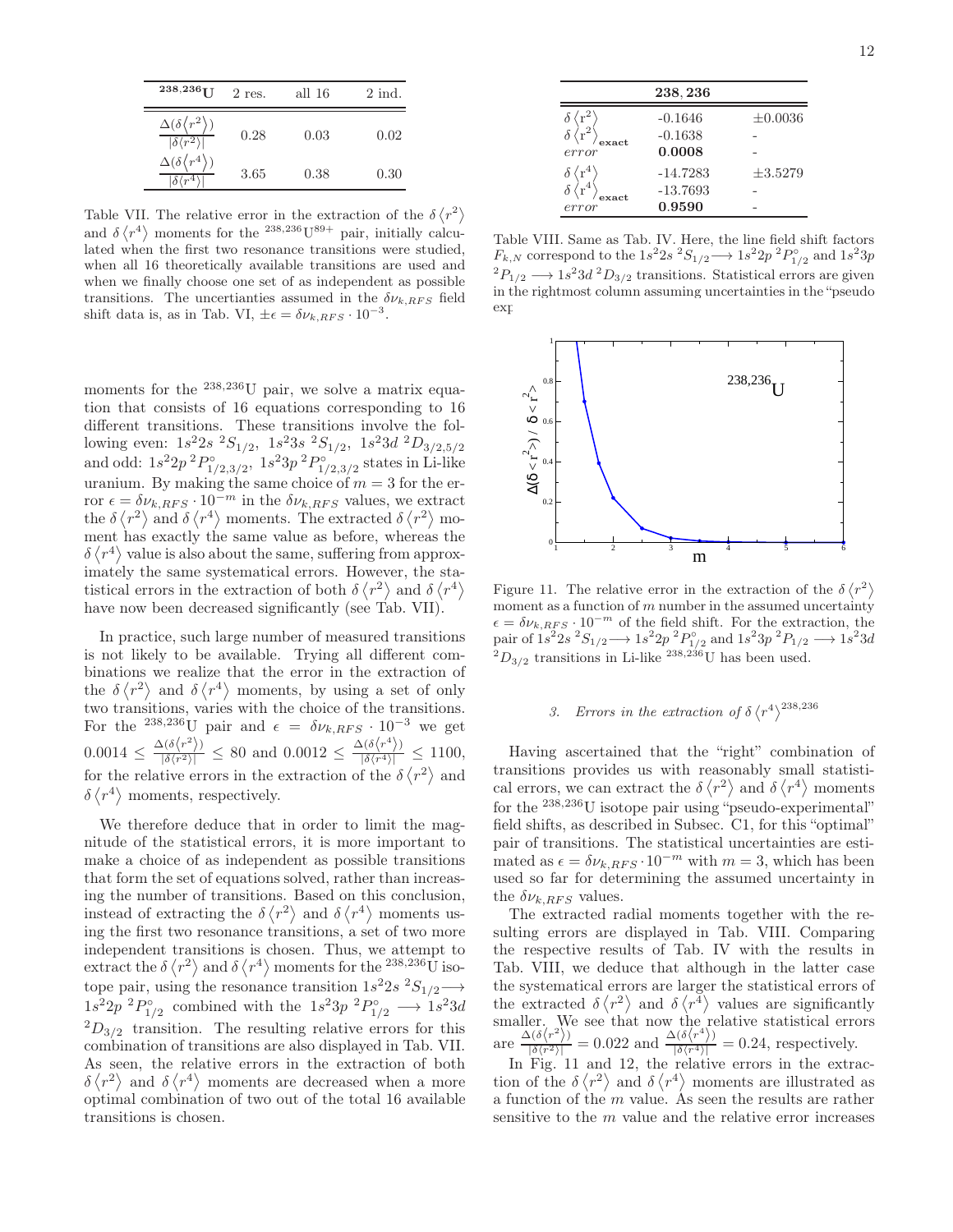

Figure 12. Same as Fig. 11, but for the relative uncertainty in the extraction of the  $\delta \langle r^4 \rangle$  moment using the same pair of transitions.

dramatically as the precision of the field shift values decreases. This is even more pronounced for the errors in the extracted  $\delta \langle r^4 \rangle$  moments. Nevertheless, for  $m=3$ both  $\delta \langle r^2 \rangle$  and  $\delta \langle r^4 \rangle$  moments are extracted with satisfactory accuracy. Thus we deduce, that provided the current experimental precision in the isotope shift measurements, an accurate enough extraction of the  $\delta \langle r^2 \rangle$ and  $\delta \langle r^4 \rangle$  moments could be possibile as long as the measured transitions are sufficiently independent in terms of electronic factors.

#### VI. SUMMARY AND CONCLUSIONS

Combining nuclear DFT-type models with MCHF calculations for atomic states it is possible to achieve a higher precision in the predictions of atomic line field shifts. Changes in the nuclear charge distribution caused by shell structure, deformations and variations in the diffusseness of the nuclei are then automatically taken into account. In this work it is shown that capturing all these effects leads to an improved description of experiments.

With the continous advancement in experimental methods one may ask whether the improved precision and access to several atomic transitions makes it possible to obtain more data on the nuclear isotopes than just the  $\delta \langle r^2 \rangle$  values commonly extracted so far. By constructing a set of theoretical field shifts we explore the possibility of extracting information about the nucleus by inverting the first order perturbation theory equations for the field shifts. In this way we demonstrate that the electron states are sensitive not only to the  $\delta \langle r^2 \rangle$  values but also to changes in  $\langle r^4 \rangle$  values. This opens the possibility for systematic tabulation of these higher order nuclear moments. Considering both statistical and systematical errors in the extraction procedure we conclude that an increase in experimental precision by 1-2 orders of magnitude or access to data for more independent atomic transitions would be essential. As a promising candidate for

future experiments we suggest Li-like Uranium where an increase in precision with one order of magnitude along with access to at least two independent transitions would allow accurate  $\delta \langle r^4 \rangle$  values to be extracted.

# ACKNOWLEDGMENTS

This work was supported by the Swedish Research Council (VR) (grant number: 2015-04842). The authors acknowledge Per Jönsson, Malmö University, for discussions and C. Nazé, J.G. Li and M. Godefroid for providing the barium MCDHF wave-functions.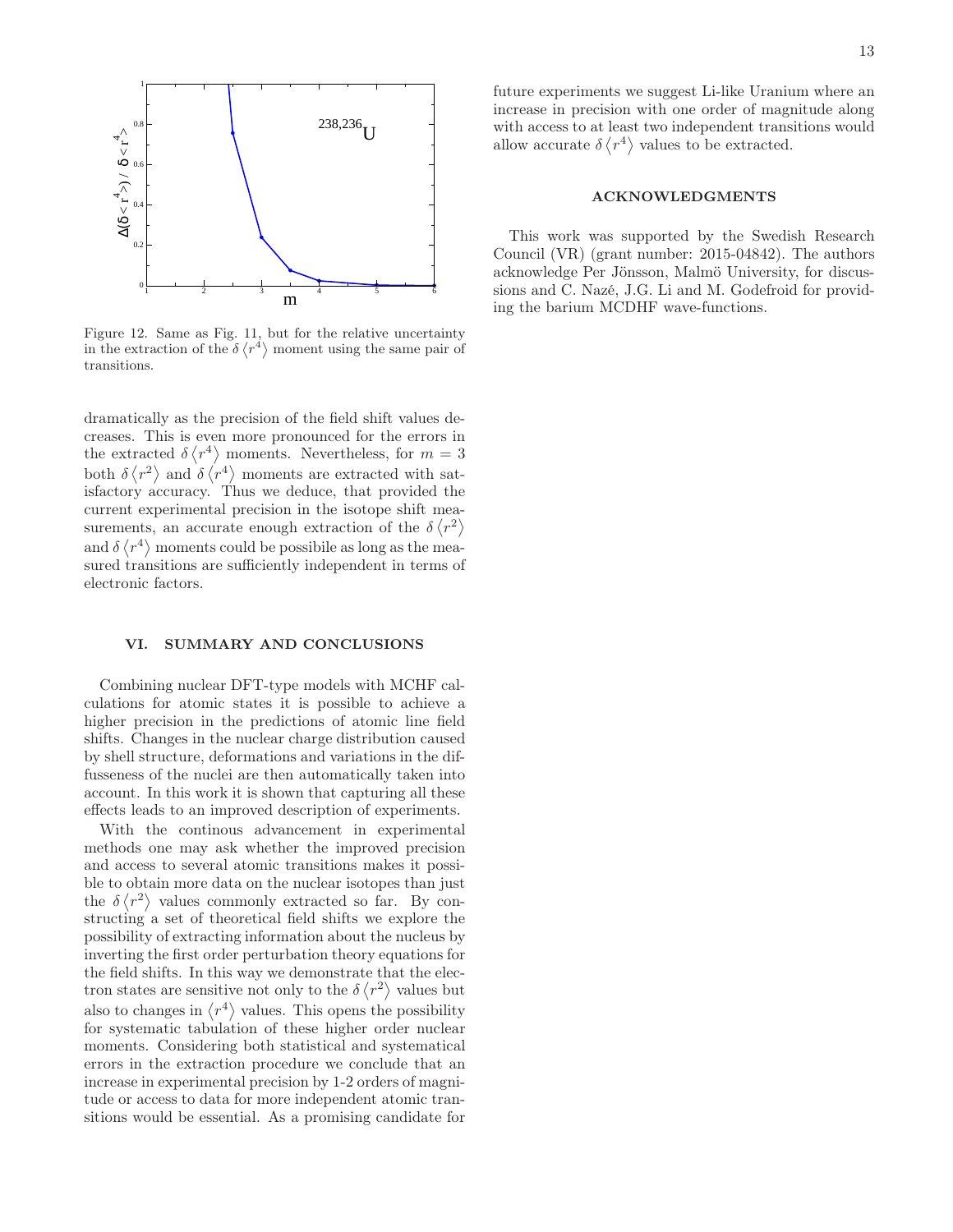- <span id="page-13-0"></span>[1] I. Angeli and K. Marinova. At. Data Nucl. Data Tables, 99:69, (2013).
- <span id="page-13-1"></span>[2] C.G. Parthey at al. *Phys. Rev. Lett.*, 104:233001, (2010).
- <span id="page-13-2"></span>[3] S. E. Agbemava, A. V. Afanasjev, D. Ray, and P. Ring. Phys. Rev. C, 89:054320, 2014.
- <span id="page-13-3"></span>[4] D. Andrae. *Phys. Rep.*, 336:413, (2000).
- <span id="page-13-4"></span>[5] Y. Kozhedub, O. Andreev, V. Shabaev, I. Tupitsyn, C. Brandau, C. Kozhuharov, G. Plunien, and T. Stöhlker. Phys. Rev. A, 77:032501, (2008).
- <span id="page-13-5"></span>[6] N.A. Zubova et al. Phys. Rev. A, 90:062512, (2014).
- <span id="page-13-6"></span>[7] C. Brandau et al. J. Phys. Conf. Ser., 635:022084, (2015).
- <span id="page-13-7"></span>[8] M.J.G Borge. *J. Phys. Conf. Ser.*, 580:012049, (2015).
- <span id="page-13-8"></span>[9] C. W. P Palmer. J. Phys. B: At. Mol. Phys., 20:5987, (1987).
- [10] V.M. Shabaev. Theor. Math. Phys., 63:588, (1985).
- <span id="page-13-9"></span>[11] V. Shabaev and A. Artemyev. J. Phys. B: At. Mol. Phys., 27:1307, (1994).
- <span id="page-13-10"></span>[12] E.C. Seltzer. *Phys. Rev.*, 188:1916, (1969).
- <span id="page-13-11"></span>[13] G. Torbohm, B. Fricke, and A. Rosén. *Phys. Rev. A*, 31, (1985).
- <span id="page-13-12"></span>[14] S. Blundell, P. Baird, C. Palmer, D. Stacey, and G. Woodgate. J. Phys. B: At. Mol. Phys., 20:3663, (1987).
- <span id="page-13-13"></span>[15] J. Ekman et al. Submitted to Comp. Phys. Comm.
- <span id="page-13-14"></span>[16] P. Jönsson, G. Gaigalas, J. Bieroń, C. Froese Fischer, and I. Grant. Comput. Phys. Commun., 184:2197, (2013).
- <span id="page-13-15"></span>[17] I. P. Grant. Springer Series on Atomic, Optical and Plasma Physics, 40, (2007).
- <span id="page-13-16"></span>[18] B.J. McKenzie, I.P. Grant, and P.H. Norrington. Comp. Phys. Comm., 21:233, (1980).
- <span id="page-13-17"></span>[19] C. Nazé, E. Gaidamauskas, G. Gaigalas, M. Godefroid, and P. Jönsson. Comput. Phys. Commun., 184:2187, (2013).
- <span id="page-13-18"></span>[20] P. Ring and P. Schuck. The nuclear many-body problem, 1st ed. springer-verlag, new york, (1980).
- <span id="page-13-19"></span>[21] E. Chabanat, P. Bonche, P. Haensel, J. Meyer, and R. Schaeffer. Nucl. Phys. A, 635:231, (1998).
- <span id="page-13-20"></span>[22] B. Alex Brown. Phys. Rev. C, 58:220, (1998).
- <span id="page-13-21"></span>[23] B.G. Carlsson, J. Dobaczewski, J. Toivanen, and P. Veselý. Comput. Phys. Commun., 181:1641, (2010).
- <span id="page-13-22"></span>[24] M. Stoitsov, N. Schunck, M. Kortelainen, N. Michel, H. Nam, et al. Comput. Phys. Commun., 184:1592, (2013).
- <span id="page-13-23"></span>[25] A. Bouyssy, J. Mathiot, N. Van Giai, and S. Marcos. Phys. Rev. C, 36:380, (1987).
- <span id="page-13-24"></span>[26] R. Rosenfelder. *Phys. Lett. B*, 479:381, 2000.
- <span id="page-13-25"></span>[27] R. Pohl, R. Gilman, G. Miller, and K. Pachucki. Annu. Rev. Nucl. Part. Sci., 63:175, (2013).
- <span id="page-13-26"></span>[28] H. De Vries, C.W. De Jager, and C. De Vries. At. Data Nucl. Data Tables, 36:495, (1987).
- <span id="page-13-27"></span>[29] W. van Wijngaarden and J. Li. Can. J. Phys., 73:484, (1995).
- <span id="page-13-28"></span>[30] C. Nazé, J.G. Li, and M. Godefroid. Phys. Rev. A, 91:032511, (2015).
- <span id="page-13-29"></span>[31] N. A. Zubova, Y. S. Kozhedub, V. M. Shabaev, I. I. Tupitsyn, A. V. Volotka, G. Plunien, C. Brandau, and T. Stöhlker. Phys. Rev. A, 90:062512, (2014).
- [32] J. Li, C. Nazé, M. Godefroid, S. Fritzsche, G. Gaigalas, P. Indelicato, and P. Jönsson. Physical Review A, 86:022518, (2012).
- <span id="page-13-31"></span>[33] C. Brandau et al. Phys. Rev. Lett., 100:073201, (2008).
- <span id="page-13-30"></span>[34] S. R. Elliott, P. Beiersdorfer, and M. H. Chen. Phys. Rev. Lett., 76:1031–1034, (1996).
- <span id="page-13-32"></span>[35] Eric W. Weisstein. Gram-schmidt orthonormalization. from mathworld–a wolfram web resource.